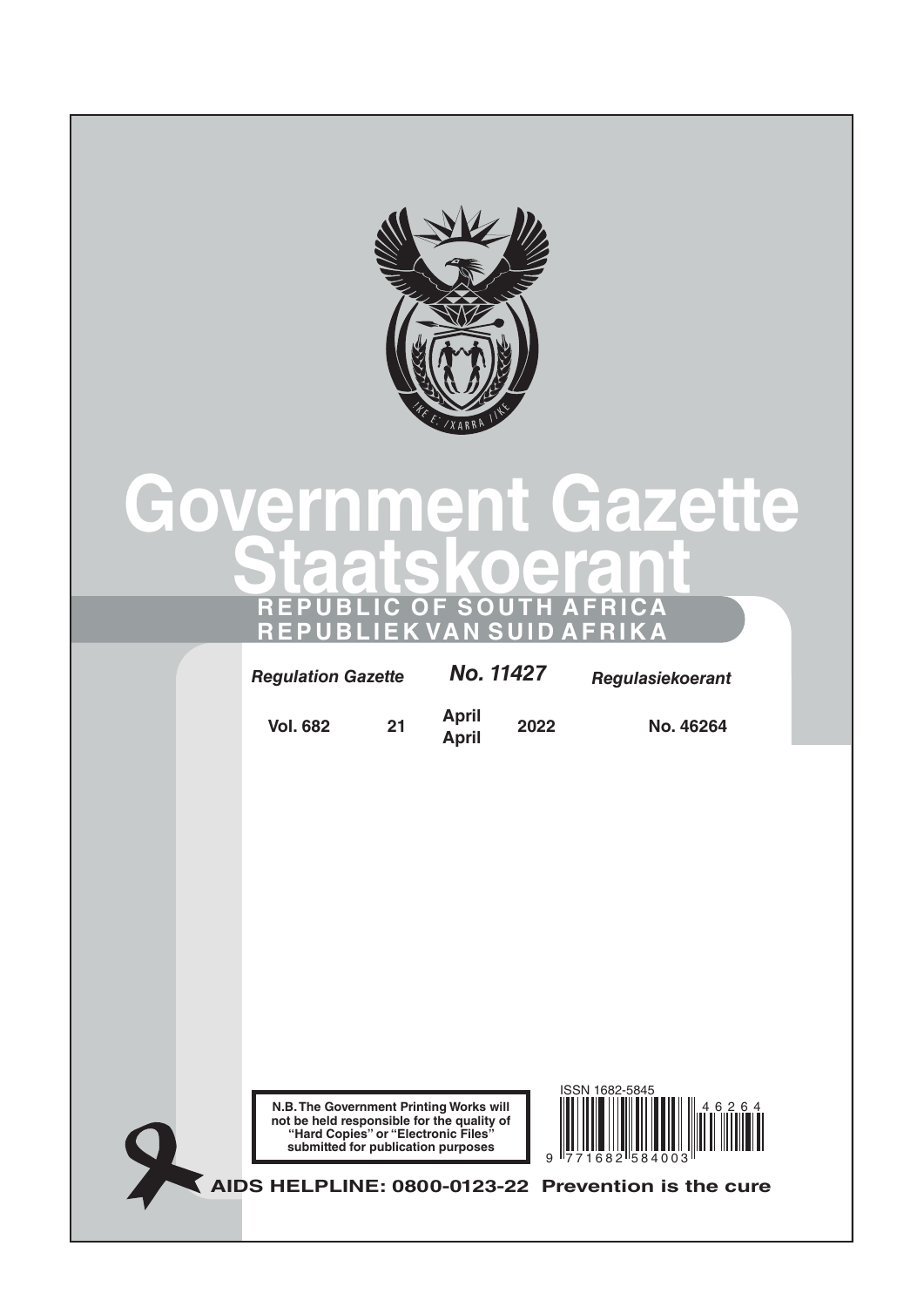## **IMPORTANT NOTICE:**

**The GovernmenT PrinTinG Works Will noT be held resPonsible for any errors ThaT miGhT occur due To The submission of incomPleTe / incorrecT / illeGible coPy.**

**no fuTure queries Will be handled in connecTion WiTh The above.**

### **Contents**

Government Notices • Goewermentskennisgewings **Non-Governmental Organization / Nie-Regeringsorganisasie** *Page Gazette No. No. No.*

R. 2039 Electronic Communications and Transactions Act (No. 25 of 2002): Draft .ZA Registry and Registrar Licensing Regulations and Procedures.................................................................................................................................... 46264 3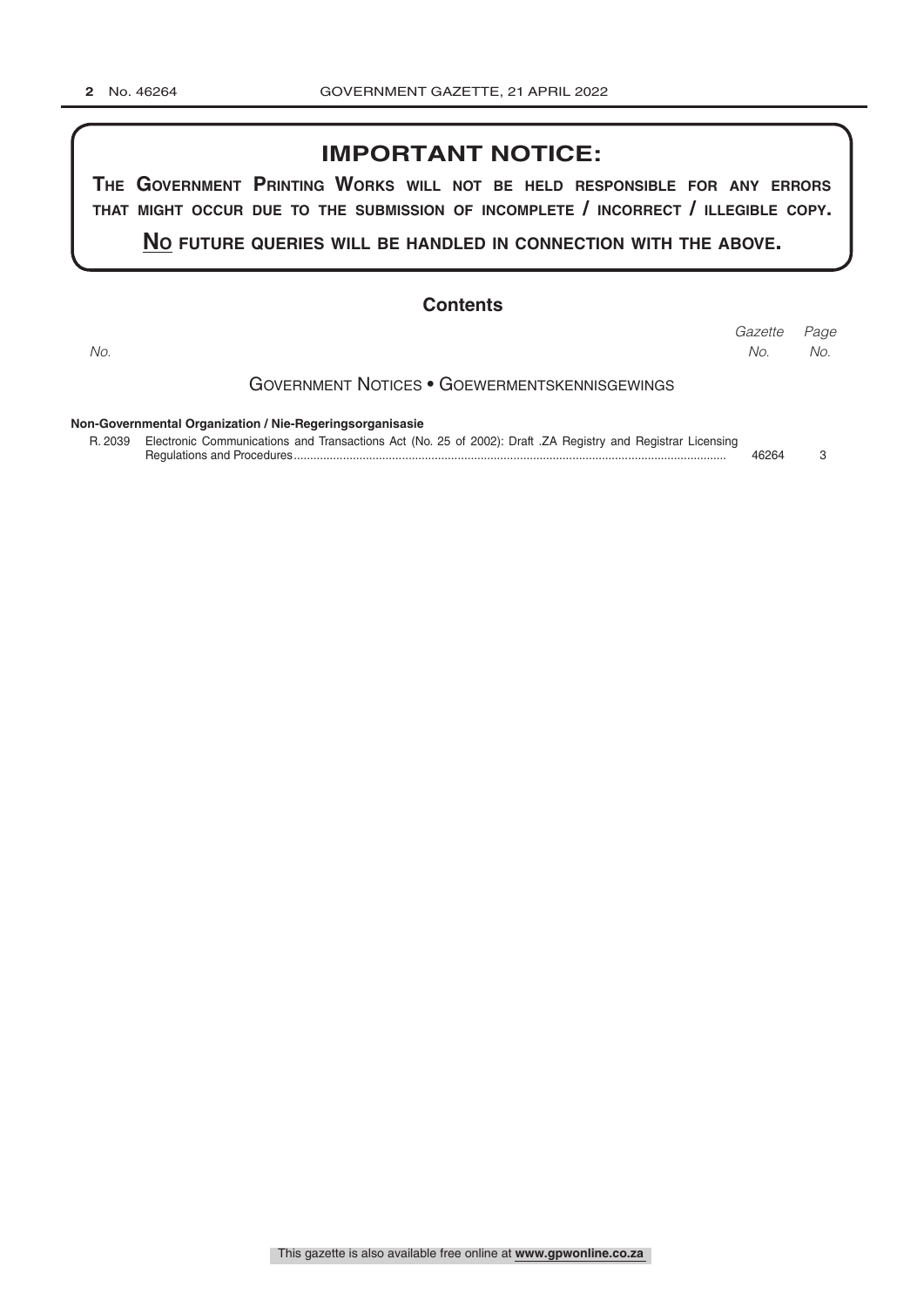# Government Notices • Goewermentskennisgewings

#### **NON-GOVERNMENTAL ORGANIZATION**

**NO. R. 2039 21 April 2022**

### ELECTRONIC COMMUNICATIONS AND TRANSACTION ACT, 2002 (ACT NO. 25 OF 2002)

#### DRAFT .ZA REGISTRY AND REGISTRAR LICENSING REGULATIONS AND **PROCEDURES**

- 1. I, Ms Khumbudzo Ntshavheni, the Minister of Communications and Digital Technologies, in terms of section 94 of the Electronic Communications and Transaction Act, (Act No. 25 of 2002), hereby publish the Draft .ZA Registry and Registrar Licensing Regulations and Procedures for public comments.
- 2. Interested persons who wish to comment on the Draft .ZA Registry and Registrar Licensing Regulations and Procedures must submit their written representations. within 30 days of the date of publication.
- 3. All the comments should be marked for the attention of Advocate Lerato Seema, at the following contact details:

By hand: 1st Floor, Sanofi House, 44 Grand Central Blvd, Halfway House, Midrand, 1685.

By mail: P O Box 549, Halfway House, 1685, South Africa

By e-mail: rrirsubmissions@zadna.org.za

Enquiries: Tel: +27 (0) 10 020 3910

Kindly write Draft .ZA Registry and Registrar Licensing Regulations and Procedures in the subject field of your email.

4. A copy of the Draft .ZA Registry and Registrar Licensing Regulations and Procedures is available at www.zadna.org.za

 $en'$  $161$ 

Hon KHUMBUDZO NTSHAVHENI, MP MINISTER OF COMMUNICATIONS AND DIGITAL TECHNOLOGIES DATE: 28 03 12072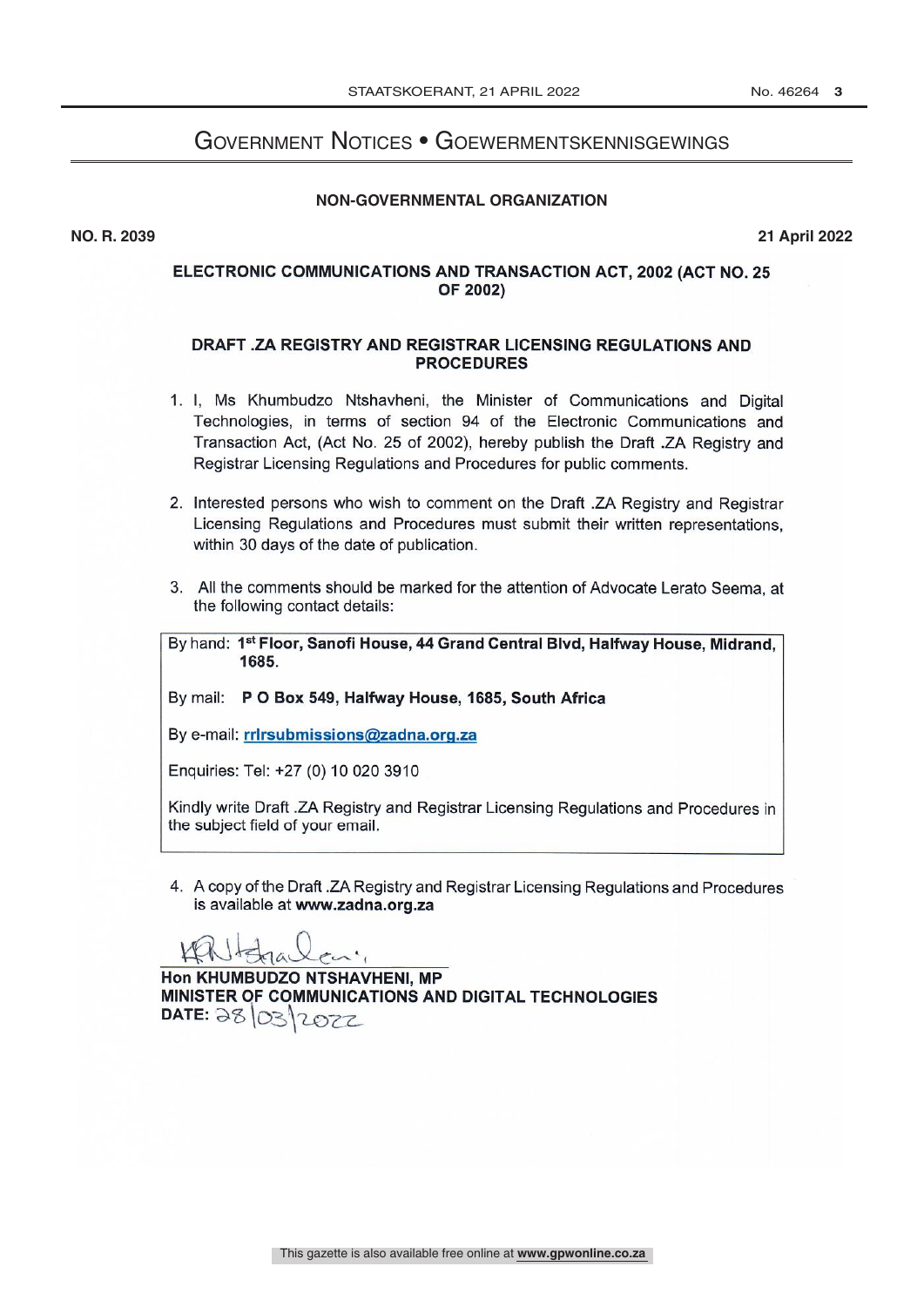### **GOVERNMENT NOTICE**

#### **DEPARTMENT OF COMMUNICATIONS AND DIGITAL TECHNOLOGIES**

**NO. 2022**

1

## **ELECTRONIC COMMUNICATIONS AND TRANSACTIONS ACT, 2002 (ACT NO. 25 OF 2002**

The .za Domain Name Authority and the Minister of Communications and Digital Technologies have under section 68 and 94 of the Electronic Communications and Transactions Act, 2002 (Act No.25 of 2002), made the regulations in the Schedule.

## **MINISTER OF COMMUNICATIONS AND DIGITAL COMMUNICATIONS**

DATE: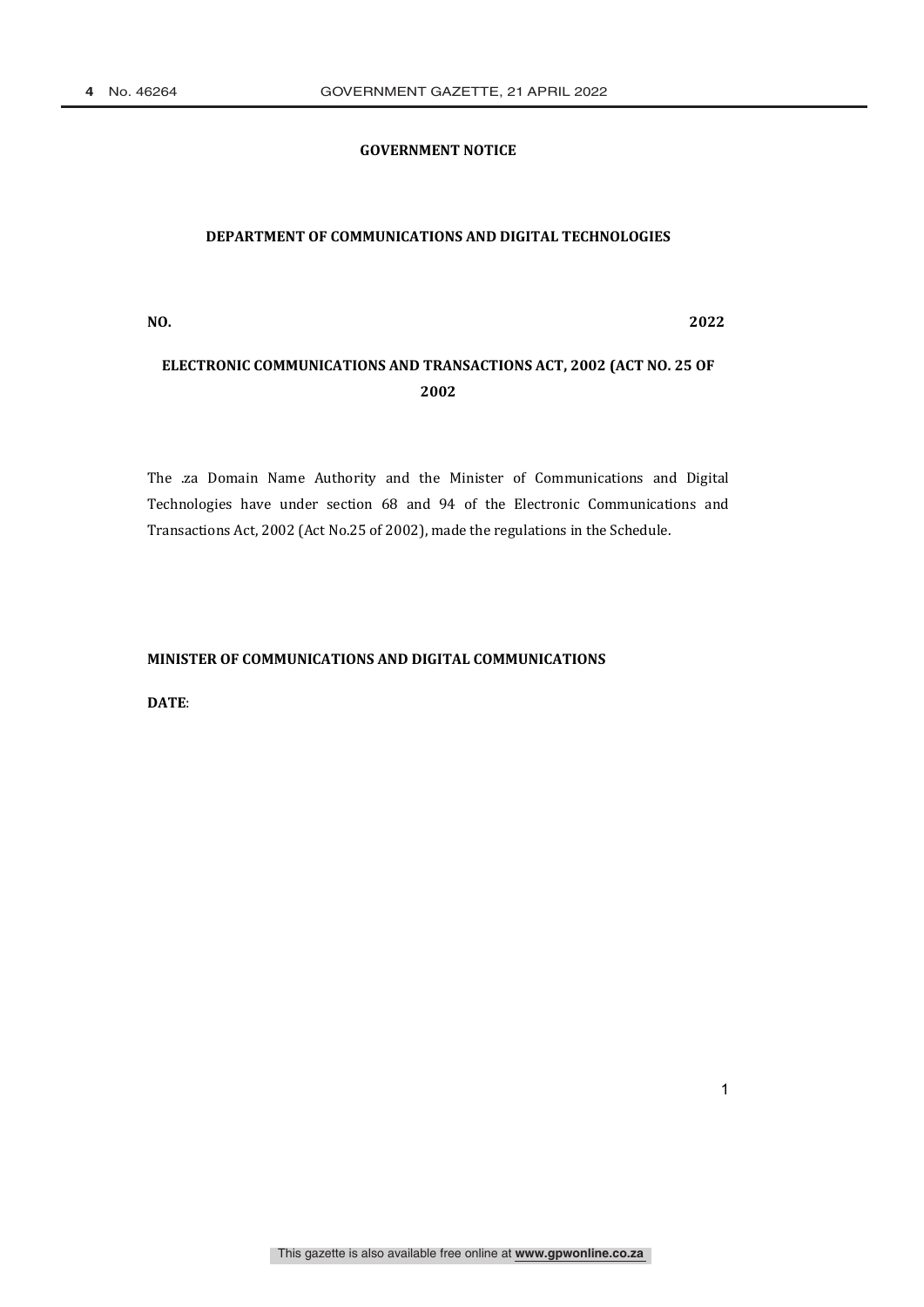#### **SCHEDULE**

#### **Definitions**

 $1.$ In these Regulations, any word or expression to which a meaning has been assigned in the Act, shall have the meaning so assigned, and unless the context indicates otherwise-

"business day" means any day other than a Saturday, Sunday or gazetted national public holiday in the Republic of South Africa;

"Charter" means a policy or procedural document which is applicable to a specific SLD, including a Sub-Domain, specifying, inter alia, the purpose and nature of the SLD, the criteria for registration of Domain Names within the SLD, and the manner in which the SLD will be administered:

"licence" means a licence granted by the Authority to a Registry or Registrar in accordance with section  $65(1)(c)$  and (d) of the Act;

"policy" means any of the policies, Charters and related procedures or framework which are created, implemented and maintained by the Authority for application and guidance across different SLDs:

"registrant agreement" means the agreement Registrars are obliged to conclude with their Registrants to ensure Registrant compliance with these Regulations, policies and Charters;

"registrar fees" means the per-domain-name fees collected by Registrars from Registrants, and payable to Registries in accordance with Domain Name price determinations of the Authority:

"registrar services" means the services to be performed by the Registrar in terms of these Regulations which services allow the registration and management of Domain Names in SLDs;

"registration" means the process to acquire the domain name as contemplated in section  $65(1)(e)(ii)$  of the Act;

"registry data" means all data maintained in the Registry Database by a Registry, including without limitation -

 $(a)$ Domain Names: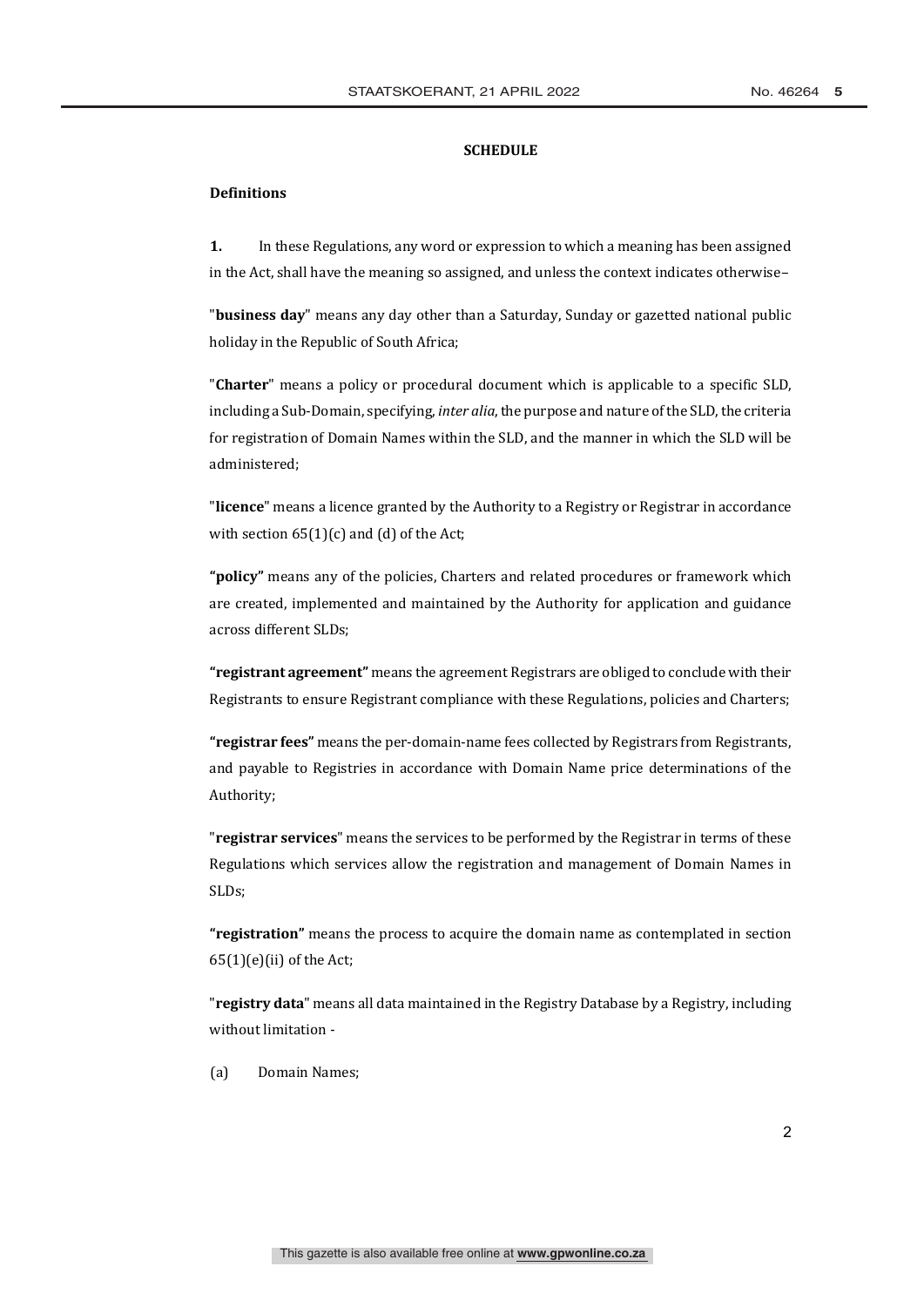- $(b)$ Registrant name and contact information;
- $(c)$ Registrar name and contact information;
- $(d)$ zone records;
- $(e)$ registration and renewal dates; and
- $(f)$ all other data submitted by the Registrars concerning particular Domain Names, as may be prescribed in the Registrar Agreement;

"Registry Database" means a database comprising registry data in relation to a SLD;

"registry services" means the services to be performed by the Registry in terms of these Regulations, which services allow the generation of either DNS resource records that are published authoritatively, or responses to Domain Name availability lookup, or Whois requests for some or all of the Domain Names;

"Regulations" means these regulations;

"SLD" means second level domain as defined in the Act;

"the Act" means the Electronic Communications and Transactions Act, 2002 (Act No. 25 of  $2002$ );

### **Purpose of Regulations**

- $2.$ The purpose of these Regulations is to prescribe the-
- $(a)$ requirements which Registries and Registrars must meet to be licenced;
- $(b)$ terms and conditions applicable to all Registries and Registrars.

#### **Application of Regulations**

3.(1) These Regulations shall apply to all Registries and Registrars that are licenced by the Authority in terms of these Regulations.

 $(2)$ In the case of conflict between the provisions of these Regulations and the Act, the Act shall prevail.

#### **Functions and responsibilities of Registries**

4.(1) A licenced Registry must provide the following registry services: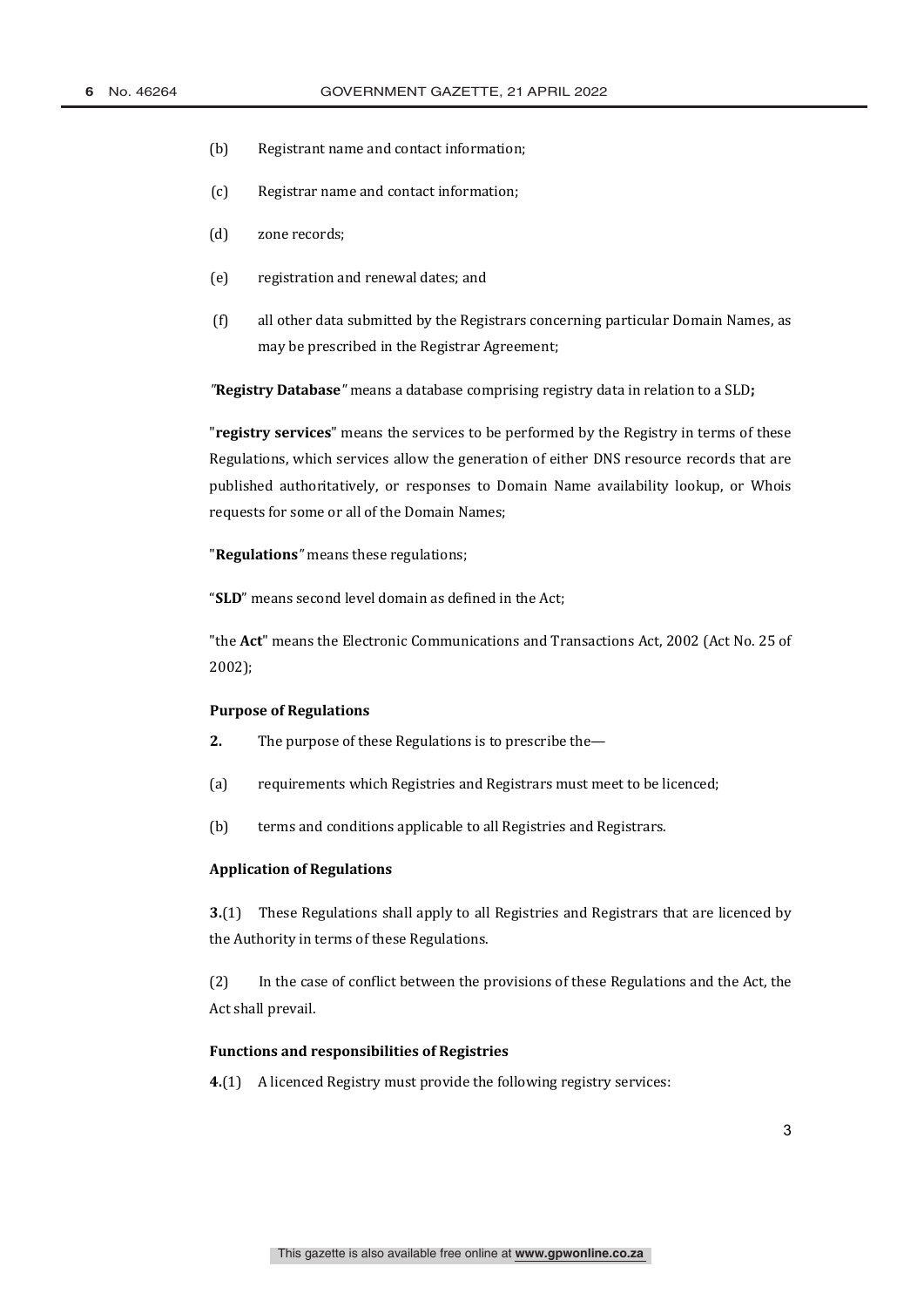- $(a)$ Receiving, processing and registering Domain Name applications;
- $(b)$ providing suitable Domain Name system infrastructure;
- maintaining technical and operational records;  $(c)$
- $(d)$ renewing Domain Name registrations; and
- $(e)$ collecting renewal payments.
- $(2)$ A licenced Registry must-
- $(a)$ implement decisions relating to Domain Names, registered in a SLD which it is licenced to operate, that arise out of the .ZA Domain Name dispute resolution process;
- $(b)$ accept, process, store and disseminate registry data in accordance with the Regulations and the relevant Charter;
- $(c)$ implement, maintain and enhance technical and administrative infrastructure to ensure that suitable service levels are met, including the maintenance of a system that is resilient, robust and available;
- $(d)$ provide Registrar support services in relation to the relevant SLD; and
- report to the Authority, and advise the Authority on policy, operational  $(e)$ requirements and other considerations relating to the Registry's SLD.

#### **Functions and responsibilities of Registrars**

5.(1) The Registrar must, on behalf of its Registrants, register Domain Names for all SLDs if the Registrant has complied with the requirements in these Regulations and any relevant SLD Charter and Registrar Agreement.

 $(2)$ The Registrar shall ensure that the Registrants, submit the following information in relation to each Domain Name:

- $(a)$ **Identification Document details:**
- $(b)$ physical address;
- email address:  $(c)$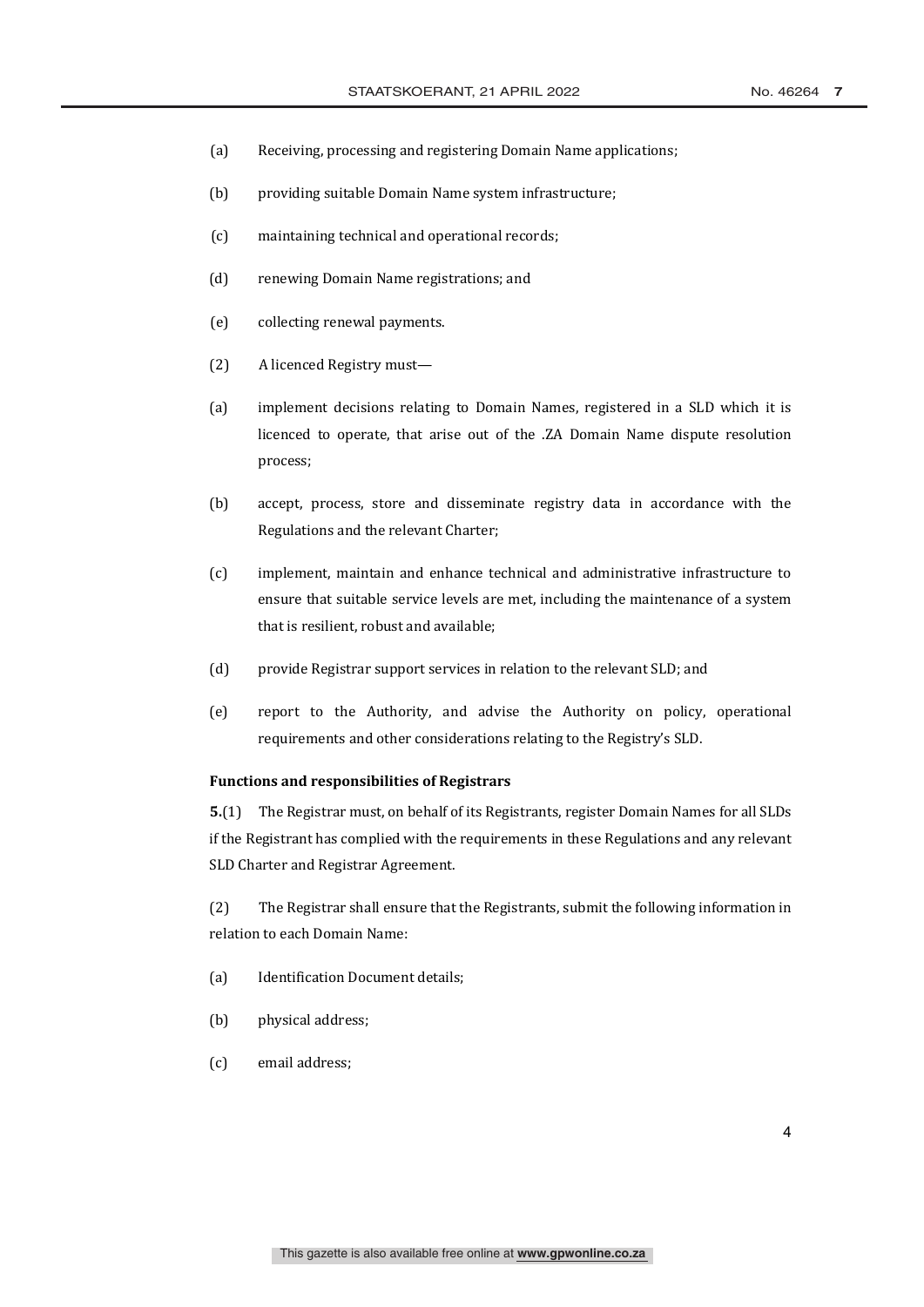- $(d)$ telephone number;
- (e) name and contact details of the Registrar responsible for the concerned Domain Name:
- $(f)$ contact details of technical and administrative contacts for the Domain Name; and
- $(g)$ zone records.

 $(3)$ The Registrar must ensure that the information submitted in terms of subregulation (2) complies with the requirements of these Regulations and the applicable SLD Charter.

Upon the registration of a Domain Name, the Registrar shall update the Registry  $(4)$ Database with the information that the Registrar collects from Registrants during the registration process.

#### **General terms and conditions**

 $6(1)$ A Registry licence shall be valid for a period of five years.

Subject to subregulation (3) the Authority may renew a Registry licence for an  $(2)$ additional period determined by the Authority.

A Registry may by written notice, at least three months before the expiry of the  $(3)$ licence, inform the Authority that it does not want the licence to be renewed.

A Registry shall, for the duration of the licence, provide registry services in  $(4)$ accordance with the Regulations, the technical specifications prescribed by the Authority from time to time and the applicable Policies and Procedures, and approved Charters unless-

- $(a)$ the Authority appoints an alternative Registry to provide registry services; or
- $(b)$ the Registry is required by the Authority to cease provision of registry services.
- $(5)$ A Registrar licence shall be valid for a period of 10 years.

 $(6)$ A Registrar shall, for the duration of the licence, provide registrar's services in accordance with these Regulations, other Regulations of the Authority, Policies and Charters.

 $(7)$ An applicant must, when applying for a licence, in writing undertake to-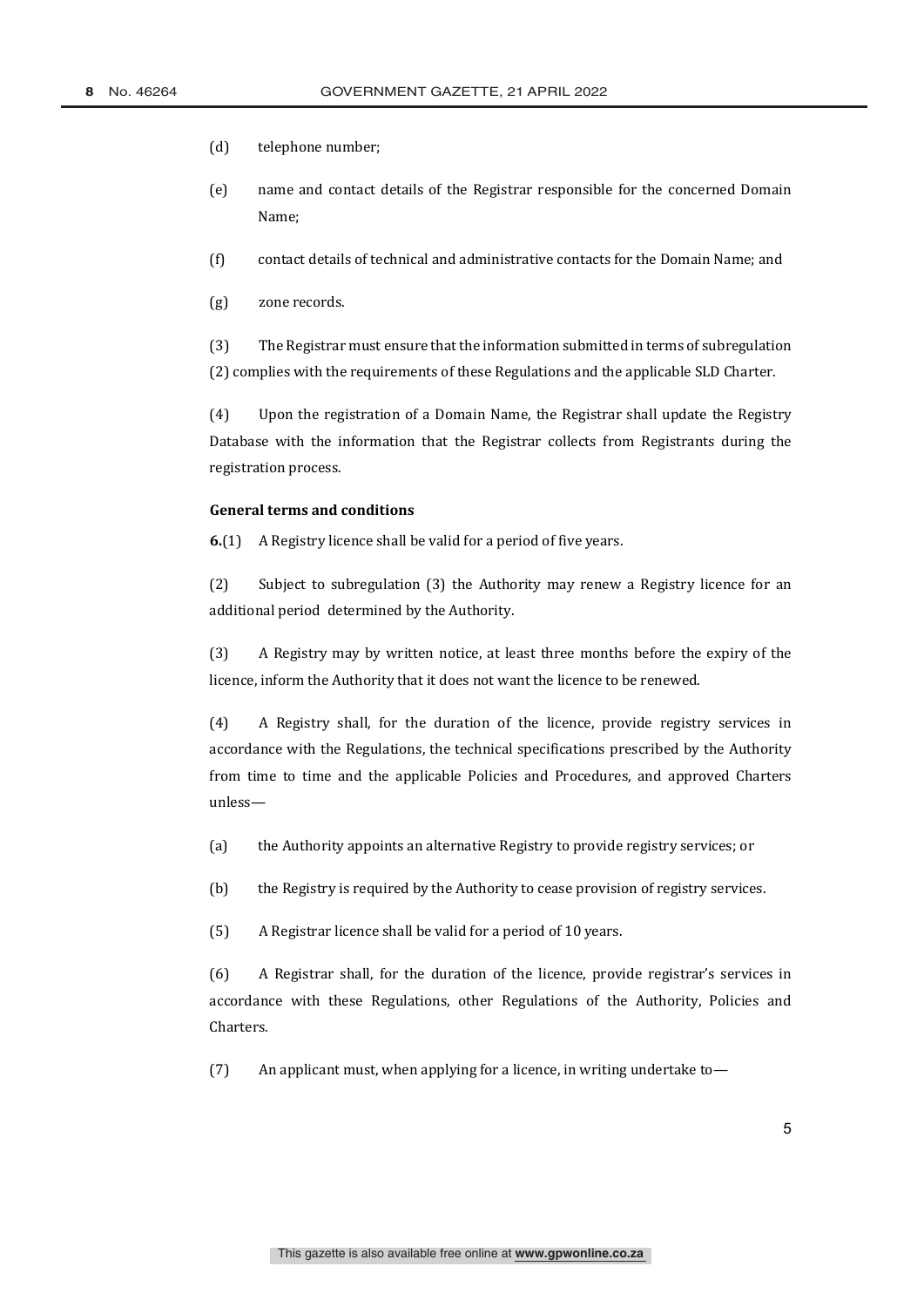- $(a)$ accept and adhere to the Regulations and any Regulations, Policies, procedures, Charters, rules and technical or operational standards developed in the future, by the Authority in managing .ZA; and
- $(b)$ agree to pay the prescribed fee determined by the Authority from time to time.

 $(8)$ A Registry must, upon being granted a licence, undertake to provide continuous registry services in respect of the relevant SLD.

 $(9)$ A Registrar must, upon being granted a licence, undertake to provide continuous registrar services in respect of the relevant Domain Names.

If a non-commercial Registry, for any reason whatsoever, stops providing registry  $(10)$ services or is required by the Authority to stop providing registry services, the Registry must, within three business days, or any other period determined by the Authority, after taking into consideration any relevant public interest matters and the security and stability of the Domain Name System, provide a full copy of its Registry Database to the Authority.

 $(11)$ If a non-commercial Registrar, for any reason whatsoever, stops providing registrar services or is required by the Authority to stop providing registrar services, the Registrar must, within three business days or any period determined by the Authority after taking into consideration any relevant public interest matters and the security and stability of the Domain Name System, provide such information as may be required by the Authority in relation to the registrar services.

#### **Specific terms and conditions for Registries**

- 7. $(1)$  A Registry must—
- $(a)$ preserve the security and stability of its delegated SLD, .ZA and the Domain Name System in general;
- $(b)$ comply with and implement the Regulations, other Regulations, policies and procedures of the Authority, the Registrar Agreement, Charter, administrative policies and procedures of the delegated SLD;
- $(c)$ manage and, where necessary, provide registry services by utilising globally accepted standards and measures in Domain Name registry management;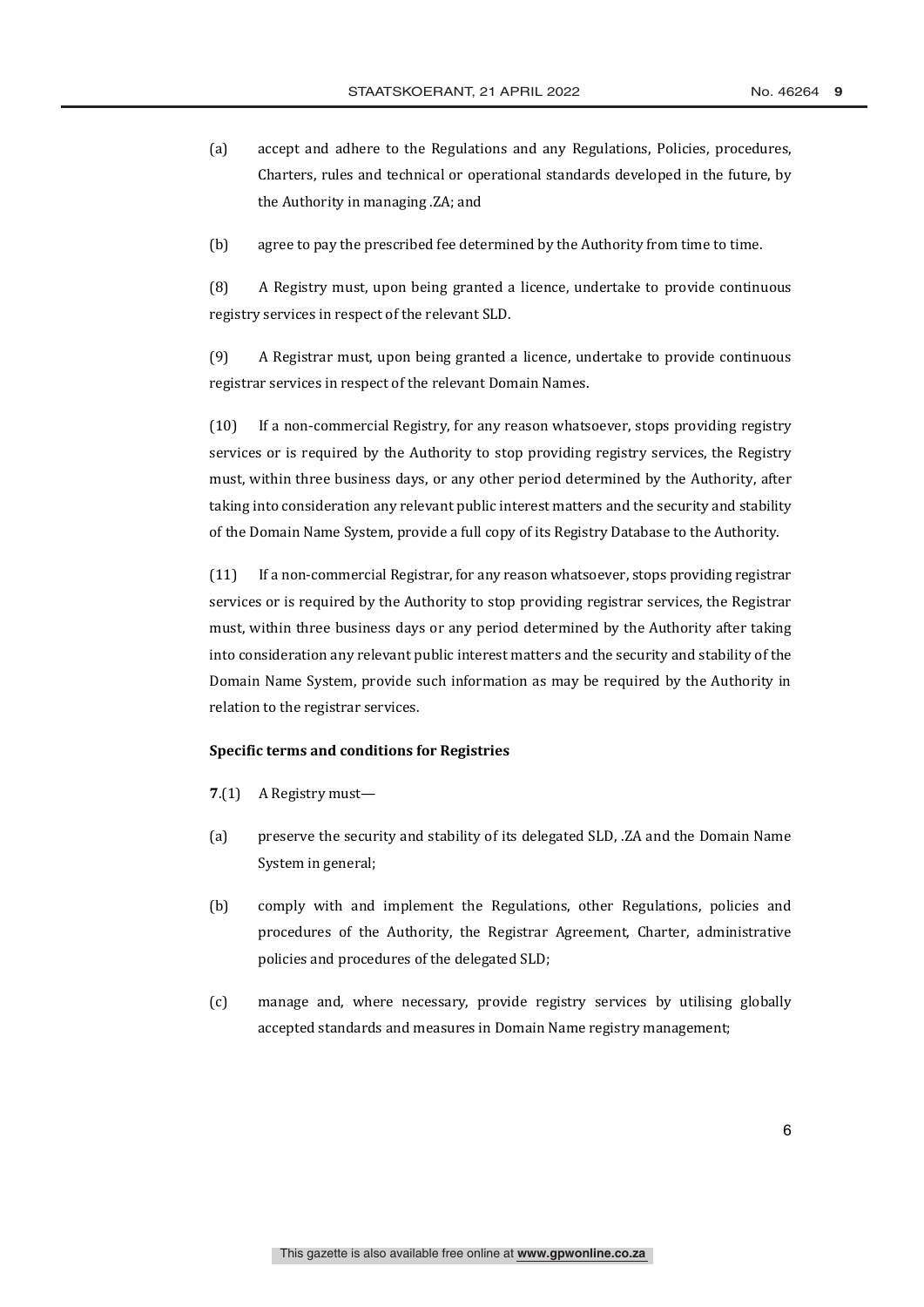- $(d)$ ensure that the following information submitted by a Registrar in relation to each Domain Name complies with the requirements of these Regulations and the applicable SLD Charter:
	- $(i)$ The registrant's-
		- $(aa)$ **Identification Document details:**
		- $(bb)$ physical address;
		- email address; and  $(cc)$
		- $(dd)$ telephone number, which may also serve as an administrative contact;
	- $(ii)$ the Registrar responsible for the concerned Domain Name's-
		- $(aa)$ Identification Document details, and
		- contact details which may also serve as a technical contact:  $(hh)$
	- $(iii)$ zone records; and
	- $(iv)$ any other information required by the Registrar Agreement or the applicable SLD Charter;
- $(e)$ pay the registration and renewal of Domain Names fees due to the Authority within the time prescribed in the licence;
- $(f)$ provide all licenced Registrars with access to the Registry Database in accordance with provisions of the Charter and Registrar Agreement;
- $(g)$ manage its relationships with Registrars; including, the approval of the Authority, developing, enhancing, maintaining and implementing the Charter and Registrar Agreement;
- meet any technical and other operational standards set by the Authority from time  $(h)$ to time, including the implementation of new technologies and advances in Registry operations.

 $(2)$ Subject to any Regulations or policy that the Authority may make in relation to privacy or operational stability, and subject to any legislation or any other requirements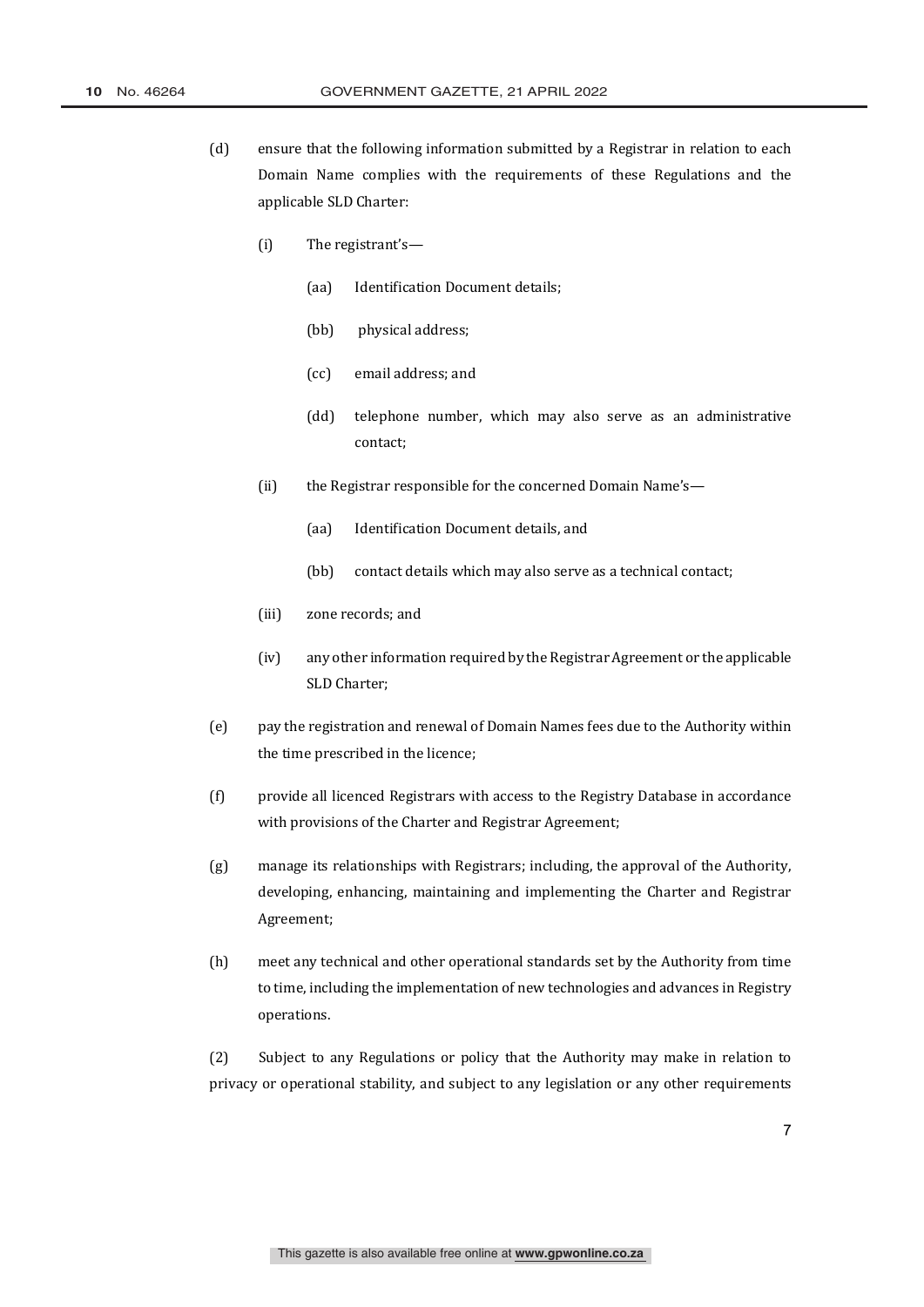relating to privacy, the Registry must, free of charge, provide the public with reasonable online access to the Registry Database.

 $(3)$ Subject to subregulation (2) and in compliance with any applicable laws, the Registry must keep the personal information of the Registrant and Registrar in the Registry Database confidential except if required to provide access to such information to any thirdparty by  $-$ 

- $(a)$ these and other Regulations published by the Authority;
- any other law of the Republic of South Africa: or  $(b)$
- $(c)$ by order of a court.

 $(4)$ Subject to approval by the Authority and in compliance with the applicable SLD Charter, the Registry must develop and implement policies and procedures facilitating the transfer, update, or deletion of Domain Names.

 $(5)$ A Registry must submit to the Authority, a draft copy of its proposed Registrar and Registrant Agreement that must-

- $(a)$ be consistent with the-
	- $(i)$ Regulations;
	- $(ii)$ policies and procedures of the Authority; and
	- $(iii)$ Charter:
- $(b)$ be approved by the Authority;
- $(c)$ contain the specific terms and conditions of the relationship between the Registry and the Registrar when accessing the Registry Database.
- $(6)$ The terms and conditions contemplated in subregulation  $(5)(c)$ , must include the -
- $(a)$ terms applicable to the Registrar when accessing the Registry Database;
- $(b)$ obligations of both parties in relation to the Registry Database;
- supported protocols and software which must be used by Registrars in registering  $(c)$ Domain Names: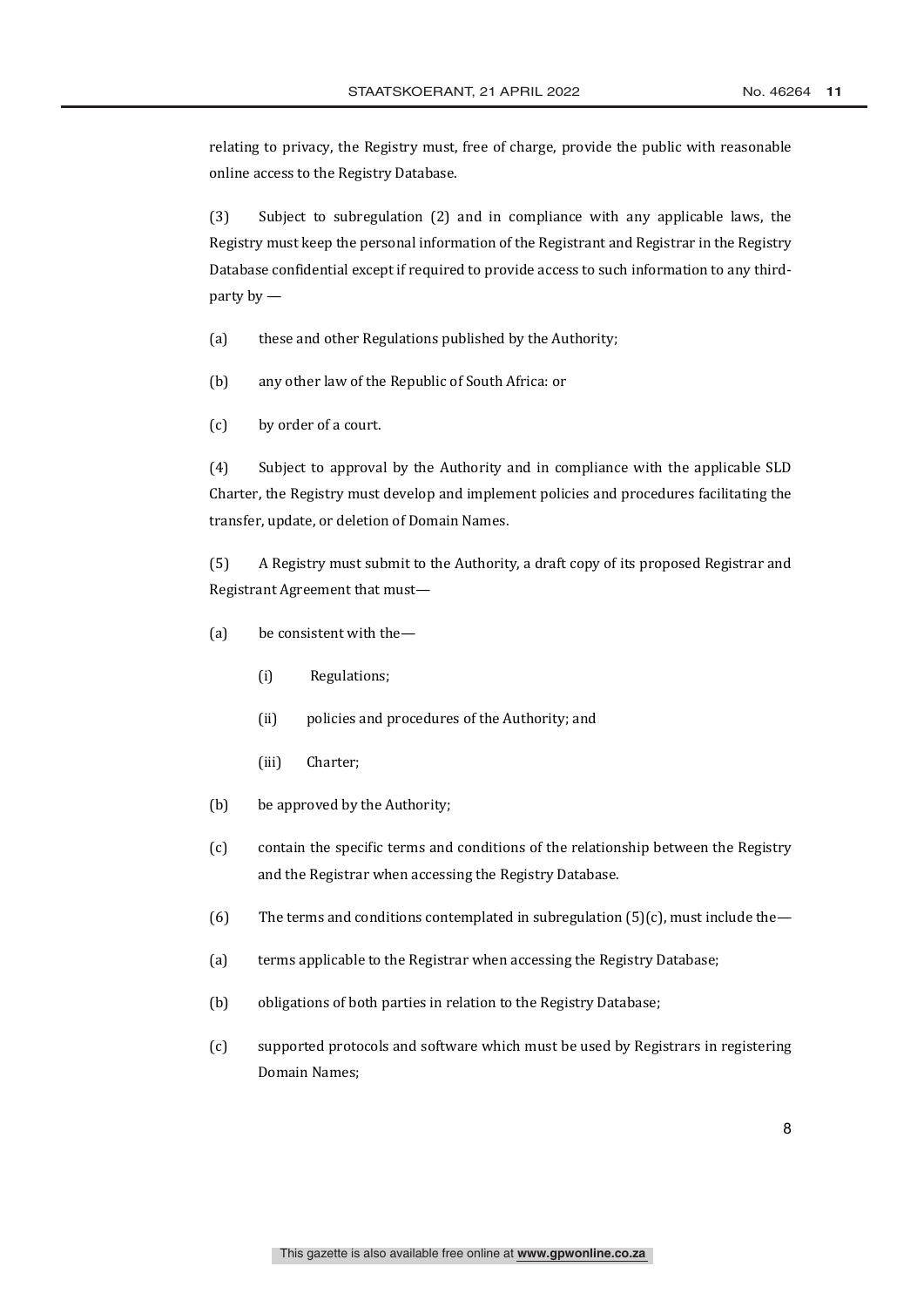- $(d)$ Registry's specific licence conditions applicable to the Registrars use, in terms of these Regulations, of any licenced products and software; and
- $(e)$ indemnification of the Authority by the Registry in relation to the Registry's liabilities when dealing with the Registrars.

#### **Specific terms and conditions for Registrars**

- 8.(1) A Registrar must-
- $(a)$ ensure that the registry data stored in a Registry Database, is kept up to date;
- $(b)$ pay any applicable licence and registrar fees to the Registry;
- $(c)$ register Domain Names and when necessary, modify the information which is associated with each registered Domain Name in the Registry Database;
- $(d)$ when instructed by a Registrant to transfer all Registrar functions, rights and responsibilities of a Domain Name to another Registrar, do so in accordance with the Registrar Agreement, Registrant Agreement or Policies and procedures;
- $(e)$ manage its relationship with its Registrants and Resellers by ensuring compliance with the Regulations or any other applicable regulations, Charters, Policies and procedures;
- $(f)$ in accordance with the relevant legislation, keep the personal information of the Registrants in the Registry Database confidential, and may not provide access to the personal information of the Registrants to any third party, except if required to do so  $bv$ —
	- $(i)$ these or other Regulations published by the Authority;
	- $(ii)$ any other law of the Republic of South Africa; or
	- $(iii)$ order of court;
- $(g)$ comply with any technical and other operational standards prescribed by the Authority from time to time, including the implementation of new technologies and advances in Registrar operations; and
- $(h)$ comply with and implement these Regulations and other regulations, policies and procedures, and rules of the Authority in the administration of .ZA.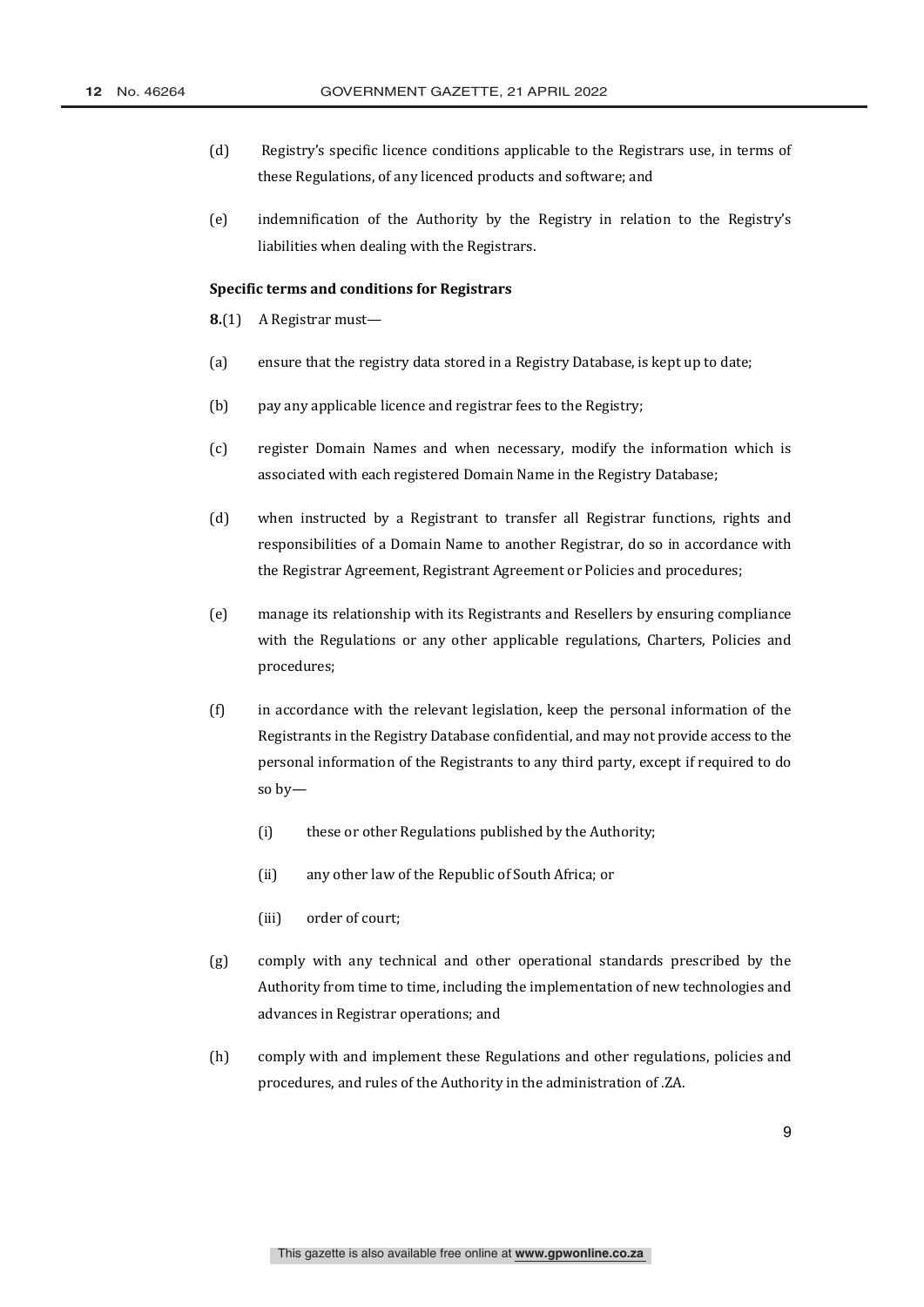$(2)$ The Registrar Licence agreement must contain a condition that indemnifies the Authority against liabilities incurred by the Registrar when dealing with Registries and Registrants.

#### **Monitoring**

9.(1) The Authority may, from time to time, by itself or through appointed agents, conduct audits and perform tests on the infrastructure and processes of a licensee to ensure compliance with these Regulations and with any other technical, operational and other regulations, standards and procedures of the Authority.

- $(2)$ A Registrar or Registry must, when requested to do so by the Authority-
- $(a)$ provide the Authority or its appointed agents with such assistance as may be requested by the Authority or its appointed agents;
- $(b)$ respond, in writing, to any queries which may be submitted to the Registrar or Registry by the Authority or its appointed agents; and
- $(c)$ provide the Authority or its appointed agents with such information, resources or data in the Registrar's or Registry's possession or control as may be reasonably requested by the Authority, to the extent that the information, resources or data is required for the purposes of conducting the audits or tests contemplated in subregulation (1).

#### Investigation

10.(1) A person who has reason to believe that a Registrar or Registry is in breach of the Regulations or the Act may lodge a complaint with the Authority on the Form in Schedule C.  $(2)$ The Authority may investigate any complaint received in terms of subregulation (1) or may on its initiative investigate a suspected breach of the Regulations or the Act.

 $(3)$ When conducting an investigation in terms of subregulation (2) the Authority  $must-$ 

- $(a)$ provide the Registrar or Registry that is being investigated with
	- a copy of the complaint where a complaint has been lodged; and  $(i)$
	- $(ii)$ a notice setting out the nature of the alleged breach; and
- $(b)$ afford the Registrar or Registry a period of 10 business days to remedy the breach, or to respond to the alleged breach in writing.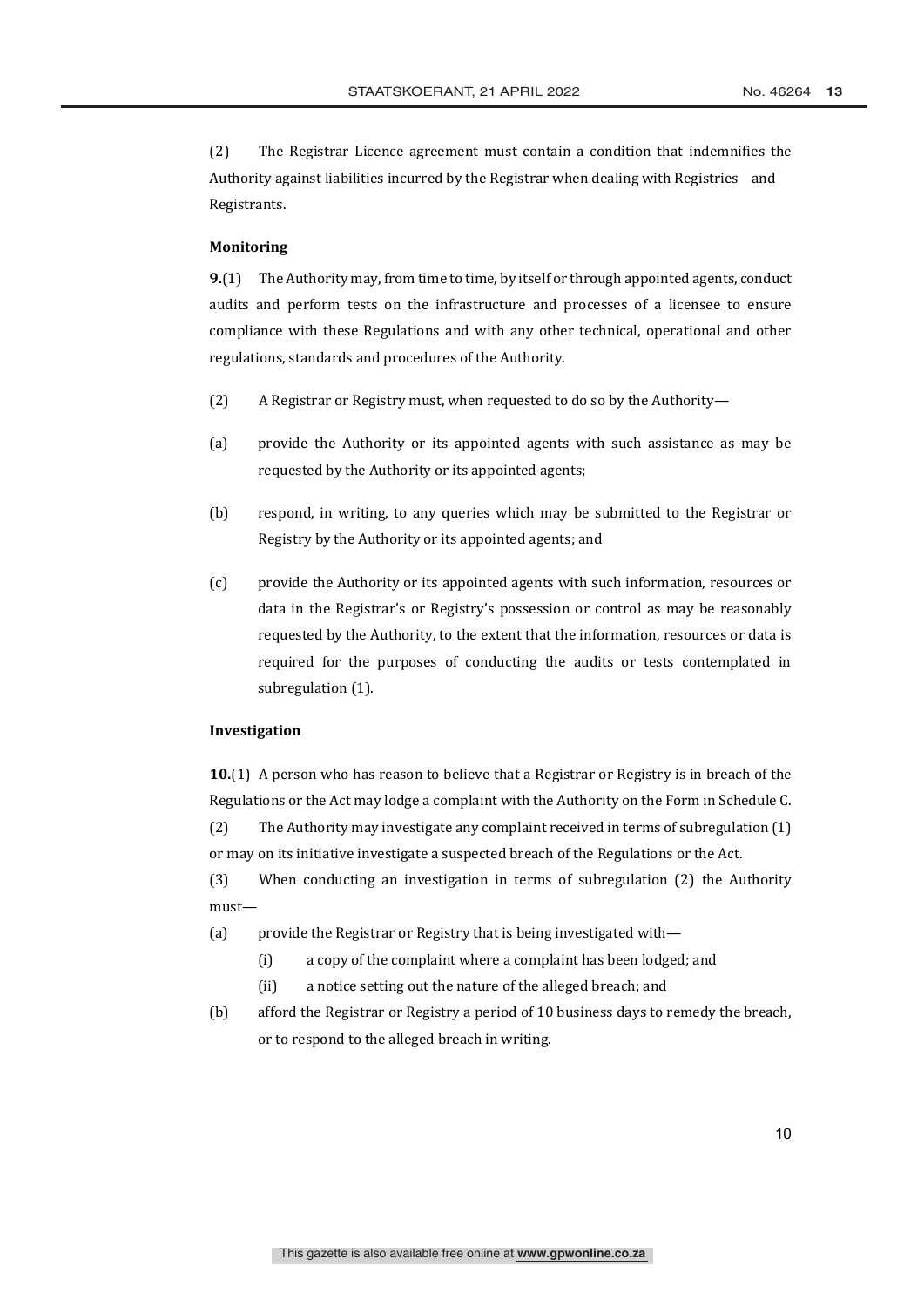#### **Revocation of Licence**

11.(1) Subject to subregulation (5), the Authority may, after an investigation in terms of regulation 18, revoke a licence if-

- the applicant for the licence made a material misrepresentation when applying for  $(a)$ the licence:
- $(b)$ a Registrar or Registry is in material breach of these Regulations or any other technical, operational and other regulations, standards and procedures of the Authority, and fails to remedy such breach within 10 business days after receiving written notice from the Authority instructing the Registrar or Registry to remedy such a breach;
- $(c)$ a Registrar or Registry is in material breach of any Charter which is applicable to the Registry, and fails to remedy such breach within 10 business days after receiving written notice from the Authority instructing the licensee to remedy such breach;
- $(d)$ the conduct of a Registrar or Registry threatens the stability, security, or operational integrity of the Domain Name System; or
- $(e)$ a Registrar or Registry is no longer reasonably capable of providing Registry Services.
- $(2)$ If the Authority decides to revoke a licence in terms of subregulation (1) it must-
- $(a)$ notify the Registrar or Registry of its decision:
- $(b)$ notify all Registries, Registrars and Registrants, that may be affected by the revocation at least five business days prior to the date of revocation; and
- $(c)$ publish a notice of the revocation on the Authority's website at least five business days prior to the date of the revocation.

A Registrar or Registry whose licence is revoked must, within 20 business days after  $(3)$ the licence has been revoked, make arrangements to ensure the continued use of Domain Names by Registrants.

 $(4)$ A Registrar or Registry whose licence is revoked must ensure the continued, effective provision of the Registry or Registrar Services for which it was responsible. The Authority may assist the licensee in making the necessary arrangements.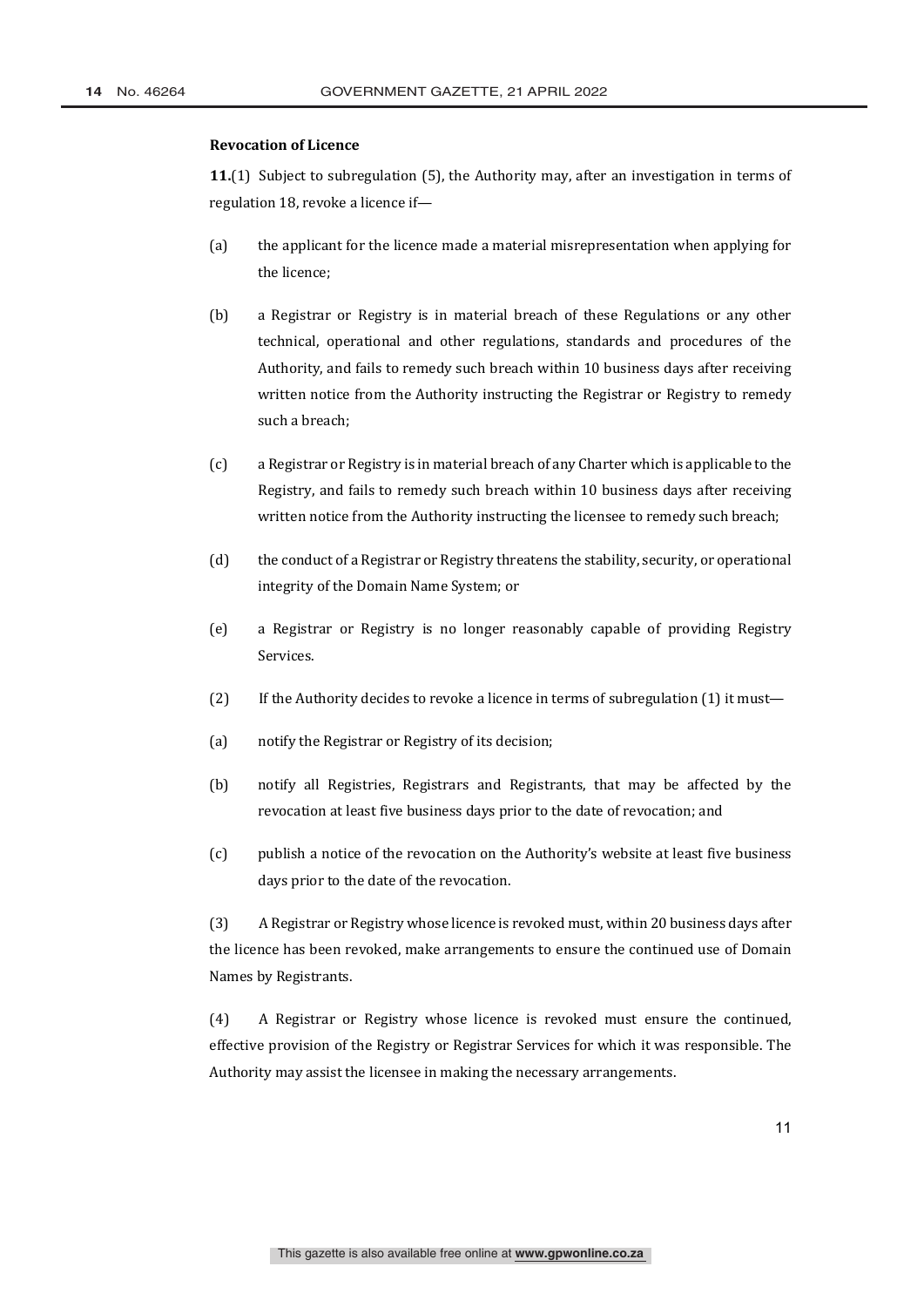$(5)$ A licence may only be revoked when arrangements have been made to ensure the continued use of Domain Names by Registrants.

#### **Liability of Authority**

 $12.$ The Authority will not be held liable for any damage or financial costs caused by a decision to reject an application for a licence or to revoke a licence, except if the damage or financial loss was caused by the gross negligence of the Authority's staff.

#### **Short Title and Commencement**

13.(1) These Regulations shall enter into force on a date determined by the Minister by proclamation published in the Government Gazette.

These Regulations are called the .ZA Registry and Registrar Licensing Regulations  $(2)$ and Procedures.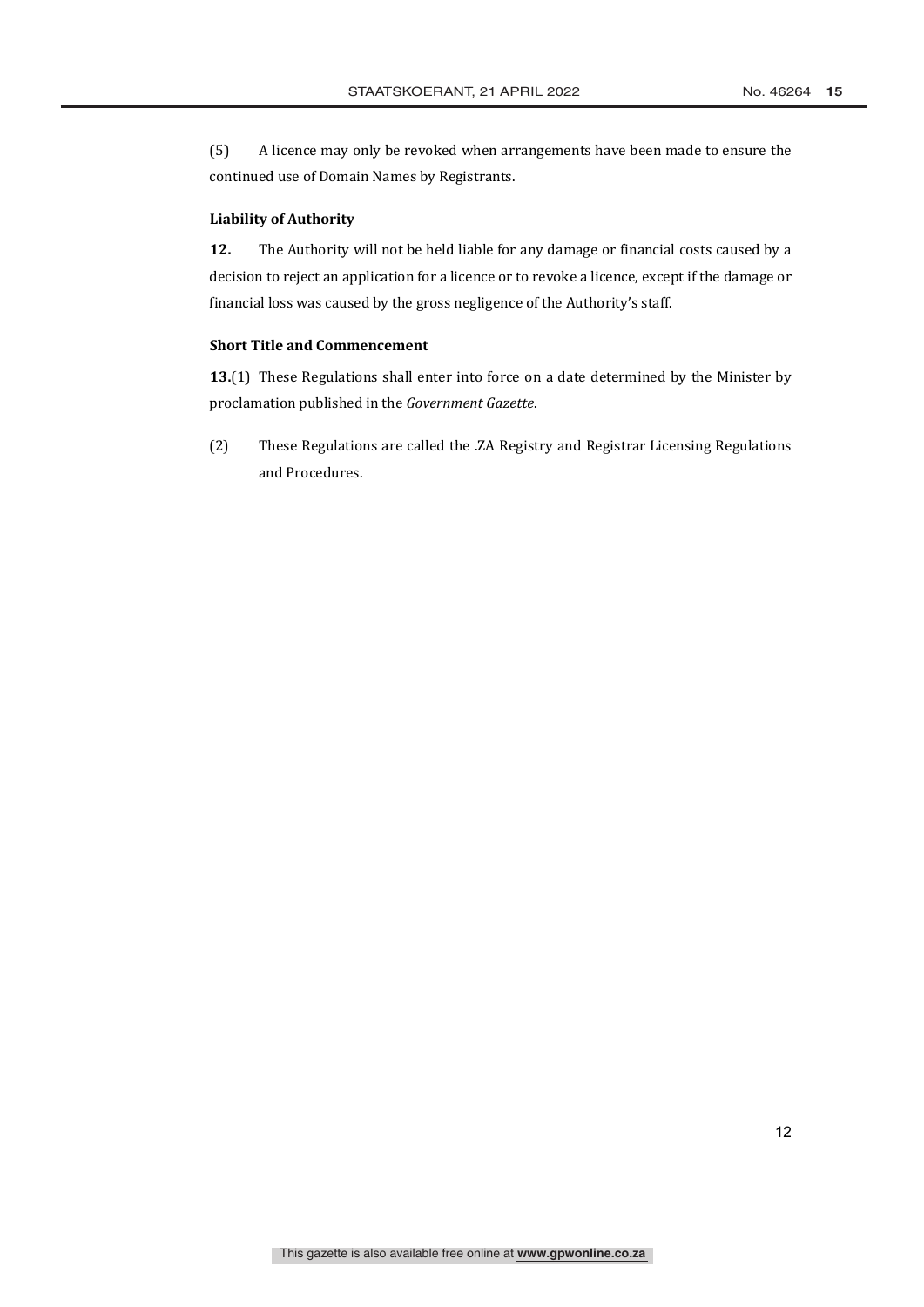# **ANNEXURE A**

# **Registry Accreditation and Licensing Application Form**

| <b>APPLICANT'S DETAILS</b><br>1.                          |  |                |  |                   |  |
|-----------------------------------------------------------|--|----------------|--|-------------------|--|
| Full name of Applicant:                                   |  |                |  |                   |  |
| Applicant's Registration number:                          |  |                |  |                   |  |
| (Attach CIPC registration Documents)                      |  |                |  |                   |  |
| Contact person:                                           |  |                |  |                   |  |
| Designation:                                              |  |                |  |                   |  |
| Authority:                                                |  |                |  |                   |  |
| (Attach the Resolution authorising signatory to<br>apply) |  |                |  |                   |  |
| Applicant's registered Address:                           |  |                |  |                   |  |
| Income tax number:                                        |  |                |  |                   |  |
| VAT number:                                               |  |                |  |                   |  |
| Postal Address:                                           |  |                |  |                   |  |
| Physical Address:                                         |  |                |  |                   |  |
| Telephone number:                                         |  | Fax<br>number: |  | Mobile<br>number: |  |
| E-mail:                                                   |  |                |  |                   |  |
| Website address:                                          |  |                |  |                   |  |

| $\overline{2}$ .<br><b>ADMINISTRATIVE CONTACT</b> |  |
|---------------------------------------------------|--|
| Full names:                                       |  |
| Telephone number:                                 |  |
| Fax number:                                       |  |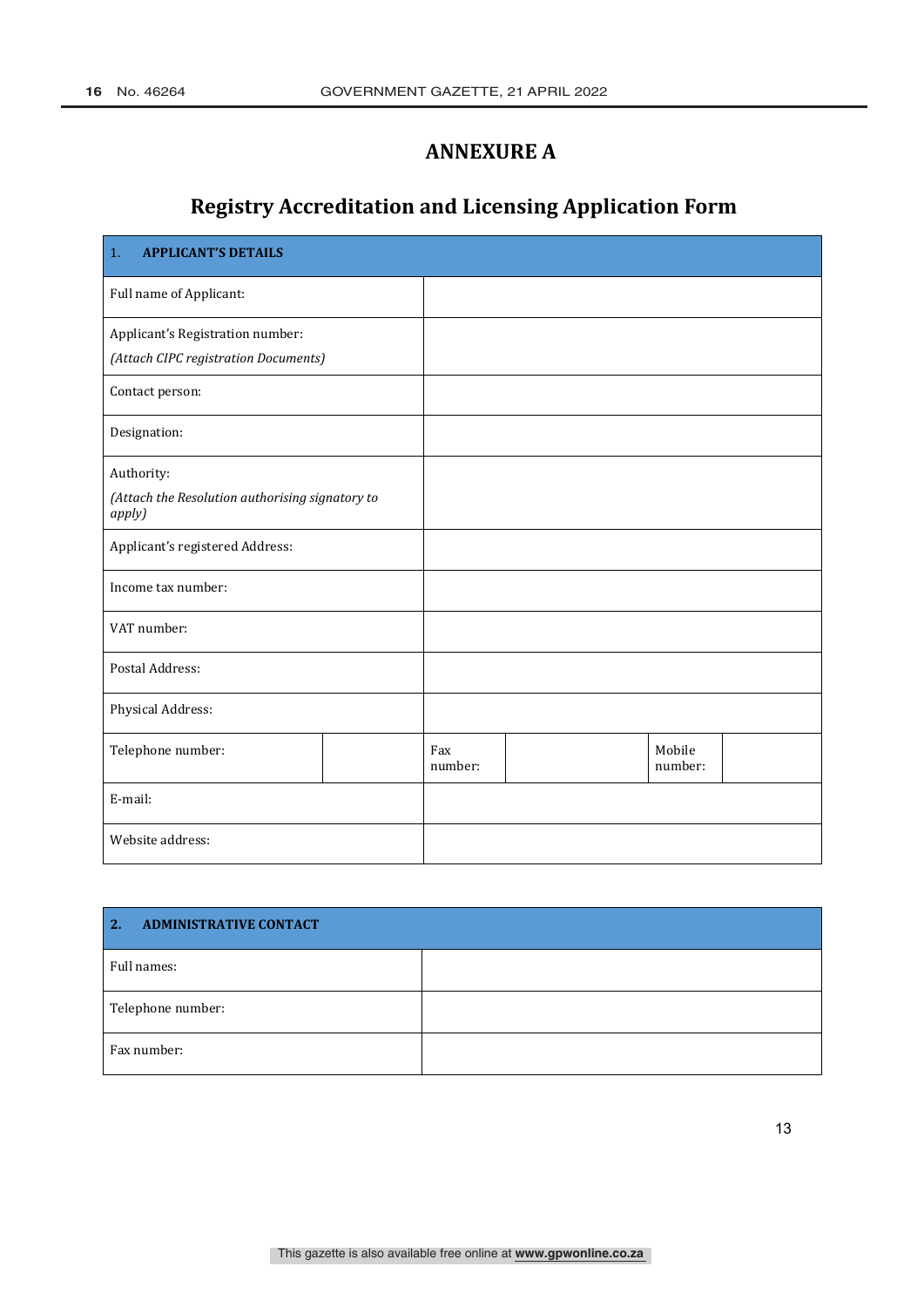| E-mail address:   |  |
|-------------------|--|
| Postal address:   |  |
| Physical address: |  |

### 3. LEGISLATIVE COMPLIANCE

#### 3.1. Tax Compliance Status

Please confirm if your company complies with Tax requirements and attach the Tax Clearance Certificate.

<u> 1989 - Johann Barn, mars eta bainar eta industrial eta erromana eta erromana eta erromana eta erromana eta e</u>

### 3.3. Default Status

| Have you ever been declared insolvent (bankrupt)?           | Yes. | N٥  |  |  |
|-------------------------------------------------------------|------|-----|--|--|
| Are you bound by any suretyship agreements?                 | Yes. | N٥  |  |  |
| Are you bound by an Administration order?                   | Yes. | No. |  |  |
| Are you undergoing any Debt review/Business rescue? Yes No  |      |     |  |  |
| If rehabilitated from debt, in which year and month was it? |      |     |  |  |

#### $3.4.$ **Broad - Based Black Economic Empowerment (BBBEE)**

Please supply the following information:

| <b>BEE</b> owner/s | $%$ BEE<br>owned | HDI<br><b>Directors</b> | Race | HDI<br><b>Managers</b> | Race | No. of non-<br>managerial<br><b>HDI</b> employees |
|--------------------|------------------|-------------------------|------|------------------------|------|---------------------------------------------------|
|                    |                  |                         |      |                        |      |                                                   |
|                    |                  |                         |      |                        |      |                                                   |
|                    |                  |                         |      |                        |      |                                                   |
|                    |                  |                         |      |                        |      |                                                   |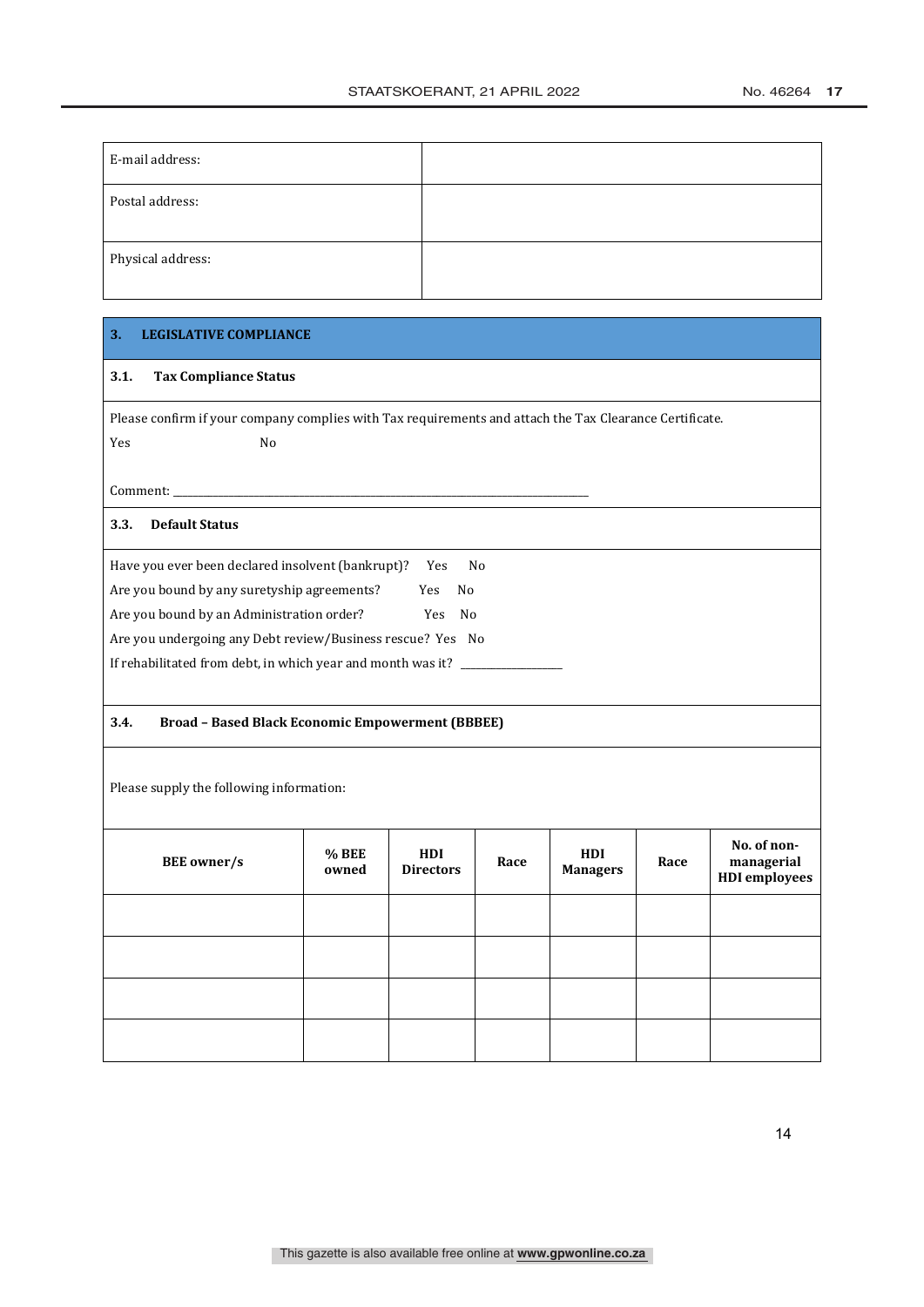## **NB: Failure to attach compliance-related documents may result in your Application not being considered.)**

### **4. Technical Compliance**

#### **4.1. Applicant's Infrastructure**

Please supply the following information:

| Applicant's<br>Hardware<br>configuration<br>system                                                       | Applicant's<br><b>Software</b><br>configuration<br>system | Applicant's<br>internet<br>connectivity<br>configuration | <b>Network</b><br>Architectur<br>e diagram | Geographical<br>location of<br>each data<br>centre facility                                      | Number of<br><b>Servers</b><br>within data<br>facility | <b>Certification</b><br>for data centre<br>facility |
|----------------------------------------------------------------------------------------------------------|-----------------------------------------------------------|----------------------------------------------------------|--------------------------------------------|--------------------------------------------------------------------------------------------------|--------------------------------------------------------|-----------------------------------------------------|
|                                                                                                          |                                                           |                                                          |                                            |                                                                                                  |                                                        |                                                     |
|                                                                                                          |                                                           |                                                          |                                            |                                                                                                  |                                                        |                                                     |
|                                                                                                          |                                                           |                                                          |                                            |                                                                                                  |                                                        |                                                     |
|                                                                                                          |                                                           |                                                          |                                            |                                                                                                  |                                                        |                                                     |
|                                                                                                          | 4.2. Applicant's Security Systems and controls            |                                                          |                                            |                                                                                                  |                                                        |                                                     |
|                                                                                                          |                                                           |                                                          |                                            | Please confirm the Security system and controls that the Applicant has and provide proof thereof |                                                        |                                                     |
|                                                                                                          |                                                           |                                                          |                                            |                                                                                                  |                                                        |                                                     |
|                                                                                                          |                                                           |                                                          |                                            |                                                                                                  |                                                        |                                                     |
|                                                                                                          | 4.3. Applicant's mitigation measures                      |                                                          |                                            |                                                                                                  |                                                        |                                                     |
| (Please provide to mitigate any risks that may come with attacks to the data stored in systems provided) |                                                           |                                                          |                                            |                                                                                                  |                                                        |                                                     |
|                                                                                                          |                                                           |                                                          |                                            |                                                                                                  |                                                        |                                                     |
|                                                                                                          | 4.5. Back-up and Continuity Plan                          |                                                          |                                            |                                                                                                  |                                                        |                                                     |
|                                                                                                          | (Please attach the Back-up and Continuity Plan)           |                                                          |                                            |                                                                                                  |                                                        |                                                     |
|                                                                                                          |                                                           |                                                          |                                            |                                                                                                  |                                                        |                                                     |
|                                                                                                          | 4.6. Monitoring and Fault escalation                      |                                                          |                                            |                                                                                                  |                                                        |                                                     |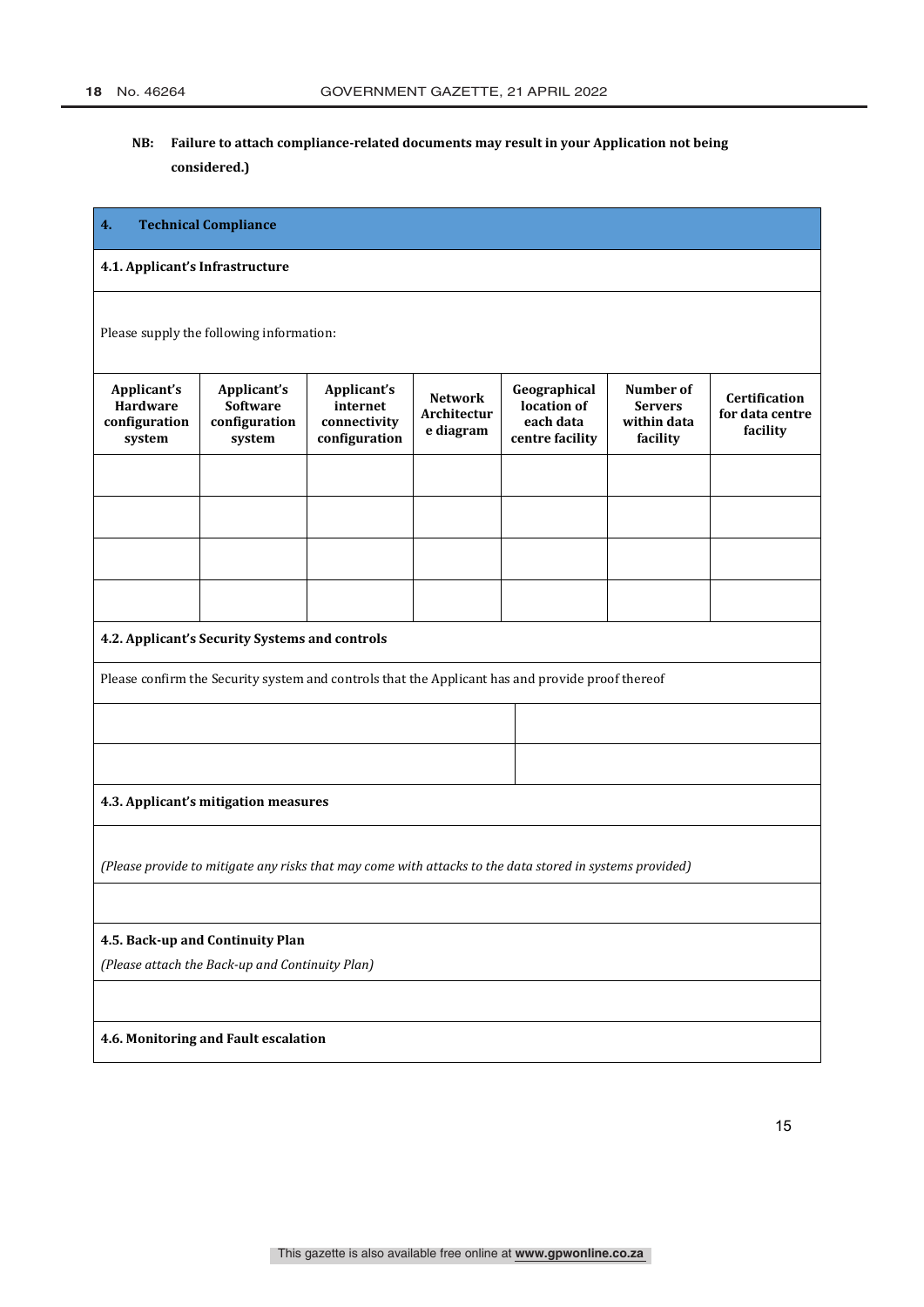| (please explain or provide your monitoring and escalation matrix)                                                                                                 |  |  |  |  |
|-------------------------------------------------------------------------------------------------------------------------------------------------------------------|--|--|--|--|
| <b>5. CONTRACTUAL COMPLIANCE</b>                                                                                                                                  |  |  |  |  |
| 5.1. The Applicant undertakes to comply with all the contractual obligations in terms of the Licence.<br>N <sub>O</sub><br><b>YES</b>                             |  |  |  |  |
| If No, Specify why: $\sqrt{\frac{2}{1-\frac{1}{2}} + \frac{1}{2-\frac{1}{2}} + \frac{1}{2-\frac{1}{2}}}$                                                          |  |  |  |  |
| 5.2. The Applicant undertakes to comply with all policies and these regulations<br><b>YES</b><br>N <sub>O</sub>                                                   |  |  |  |  |
|                                                                                                                                                                   |  |  |  |  |
| If No, Specify why:                                                                                                                                               |  |  |  |  |
| <b>PAYMENT OF APPLICATION FEES</b><br>6.                                                                                                                          |  |  |  |  |
| An Applicant for a .ZA Registry Licence must pay the prescribed Application Fee to the Authority using the bank details<br>below. Please attach proof of payment. |  |  |  |  |
| <b>Account name: ZA Domain Name Authority</b>                                                                                                                     |  |  |  |  |
| Bank:<br><b>ABSA</b>                                                                                                                                              |  |  |  |  |
| 4067341378<br><b>Account no:</b>                                                                                                                                  |  |  |  |  |

**Branch no: 335-345 SWIFT code: ABSAZAJJ Reference: ZA-RY-AL-Unique Number**

#### **7.TERMS AND CONDITIONS**

By submitting this Registry Accreditation and Licensing application to ZADNA, the Applicant understands and agree that the following terms and conditions apply to its Application:

7.1 Disclosure.

The Applicant declares that all information and any documents submitted with its Application are true, accurate and complete to the best of the Applicant's knowledge.

Any material misstatement, omission or misrepresentation in an application may cause ZADNA to reject the Application without refund of any application fees.

The Applicant must notify ZADNA in writing of any change in circumstances that would make any information provided in its Application false, incomplete or misleading.

ZADNA shall handle all information of a personal nature with strict confidentiality in assessing the accreditation and licensing process.

7.2 Legal Authority.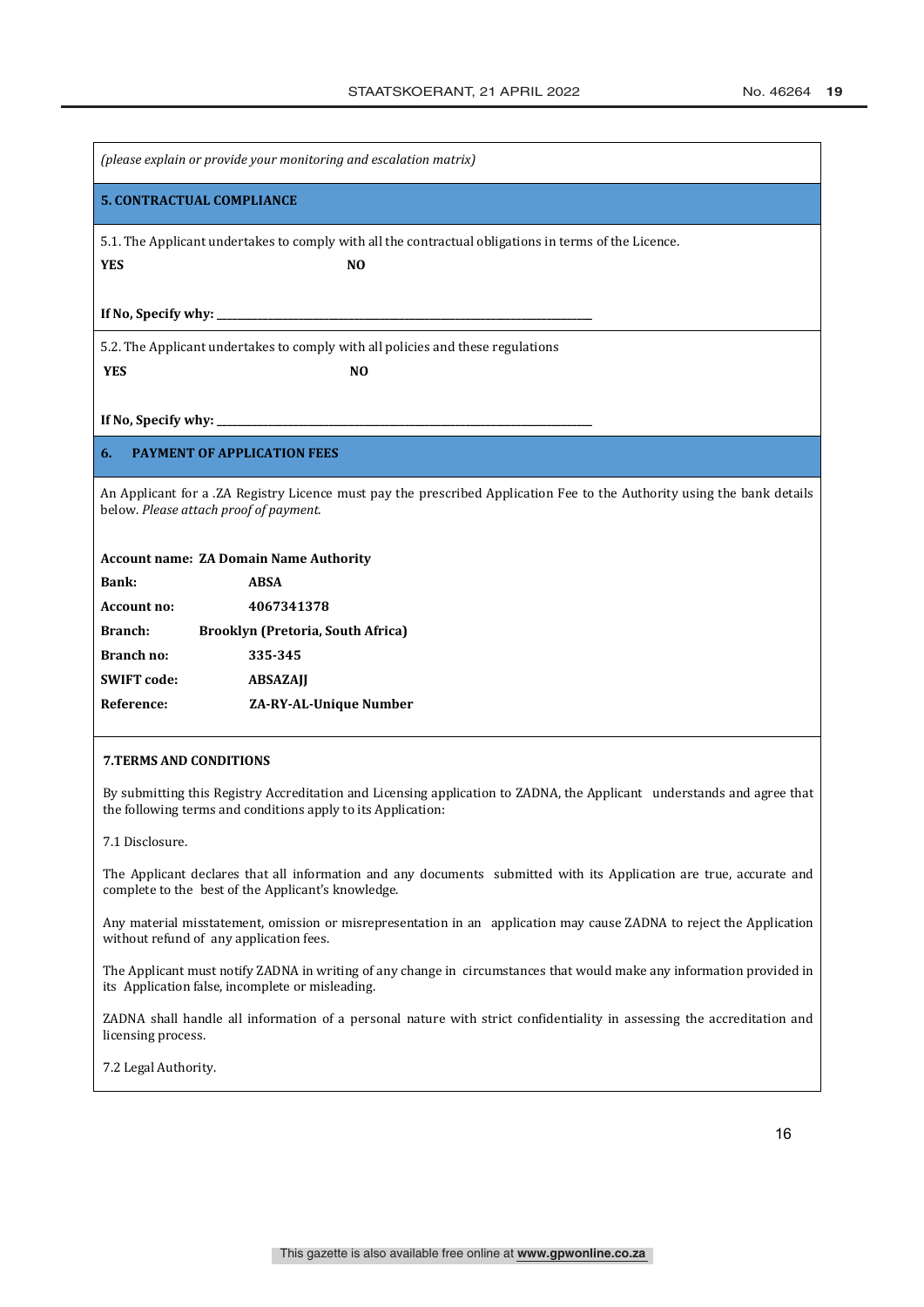The Applicant represents and warrants to ZADNA that the Applicant has the legal authority to:

a) submit this Application;

b) disclose all, grant the permission, and meet the obligations stated in these terms and conditions; and

c) enter into A Registry Accreditation and Licensing Agreement with ZADNA if its Application is approved.

7.3 Withdrawal of an Application.

The Applicant may withdraw its Application by written notice to ZADNA. Should a Fee increase be adopted by ZADNA between the receipt of the Applicant's first withdrawn Application and its receipt of a new application, the Applicant will be required to pay the amount of the Fee increase.

7.4 Application Approval for Accreditation and Licensing.

If ZADNA agrees to approve the Accreditation and Licensing application, the Applicant will enter into the Registry Agreement with ZADNA after paying the full accreditation Fee for the first year of accreditation.

The Applicant may not resell, assign, or transfer any of its rights or obligations in connection with its Application. Thereto, any purported sale, assignment or transfer will be void and of no effect.

7.5 Permissions.

The Applicant authorises ZADNA to:

a) use the Applicant's name and logo in ZADNA's public announcements and website regarding its Application and any related activities;

b) contact third parties, investigate, request and obtain additional information and documentation, and otherwise verify the information contained in its Application; and

c) subject to the confidentiality provisions of these Terms and Conditions, disclose, share, or publish any information or materials submitted to, or obtained by ZADNA in connection with the Applicant's Application, including personal, technical or financial information.

7.6 Indemnity and Limitation of Liability.

The Applicant shall indemnify, defend, and hold harmless ZADNA (including its directors, officers, employees, consultants, evaluators, and agents) from and against any and all third-party claims, damages, liabilities, costs, and expenses, including legal fees and expenses, arising out of or relating to:

a) ZADNA's consideration of the Application, and any approval or rejection of the Application: and/or

b) ZADNA's reliance on information provided by the Applicant in the Application.

7.7 Updates to Application Process and Terms and Conditions.

ZADNA reserves the right to make reasonable updates and changes to the Application for Registry Accreditation and Licensing, and to the terms and conditions governing the application process, at any time by posting notice of such updates and changes on the ZADNA website, including as the possible result of new policies that might be adopted during the course of the application process. The Applicant acknowledges that ZADNA may make such updates and changes, and agrees that its Application will be subject to any such updates and changes. In the event that the Applicant has completed and submitted its Application prior to such updates or changes, and the Applicant can demonstrate to ZADNA that compliance with such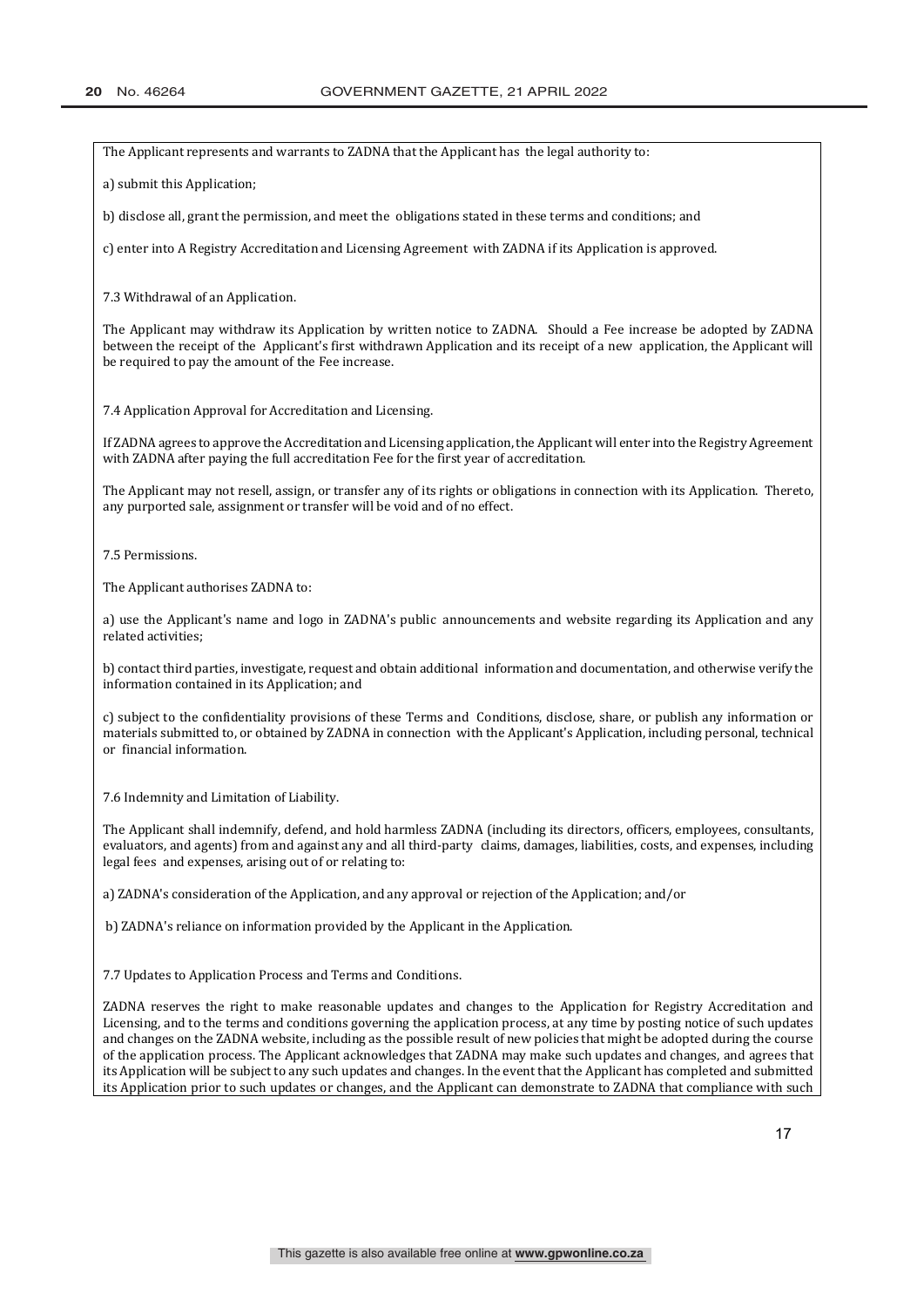updates or changes would present a material hardship to the Applicant, then ZADNA will work with the Applicant in good faith with the Applicant. ZADNA will attempt to make reasonable accommodations to mitigate any negative consequences for the Applicant to the extent where possible, consistent with ZADNA's mission to ensure the stable and secure operation of the Internet's unique identifier systems.

| <b>7. SIGNATURE</b>                                                                                                                                                                                                                                             |
|-----------------------------------------------------------------------------------------------------------------------------------------------------------------------------------------------------------------------------------------------------------------|
| The signatory undertakes that the information submitted here is true and correct to the best of his/her knowledge, and<br>that should any information be found to be false, the Authority may reject the Application or may subsequently revoke the<br>Licence. |
| Applicant's signature<br><b>Place</b><br>Date                                                                                                                                                                                                                   |
| <b>APPLICATION STATUS (FOR OFFICIAL USE ONLY)</b><br>8.                                                                                                                                                                                                         |
| 8.1 Date of receipt of Accreditation and Licensing application: ________________                                                                                                                                                                                |
|                                                                                                                                                                                                                                                                 |
|                                                                                                                                                                                                                                                                 |
|                                                                                                                                                                                                                                                                 |
|                                                                                                                                                                                                                                                                 |
|                                                                                                                                                                                                                                                                 |
|                                                                                                                                                                                                                                                                 |
|                                                                                                                                                                                                                                                                 |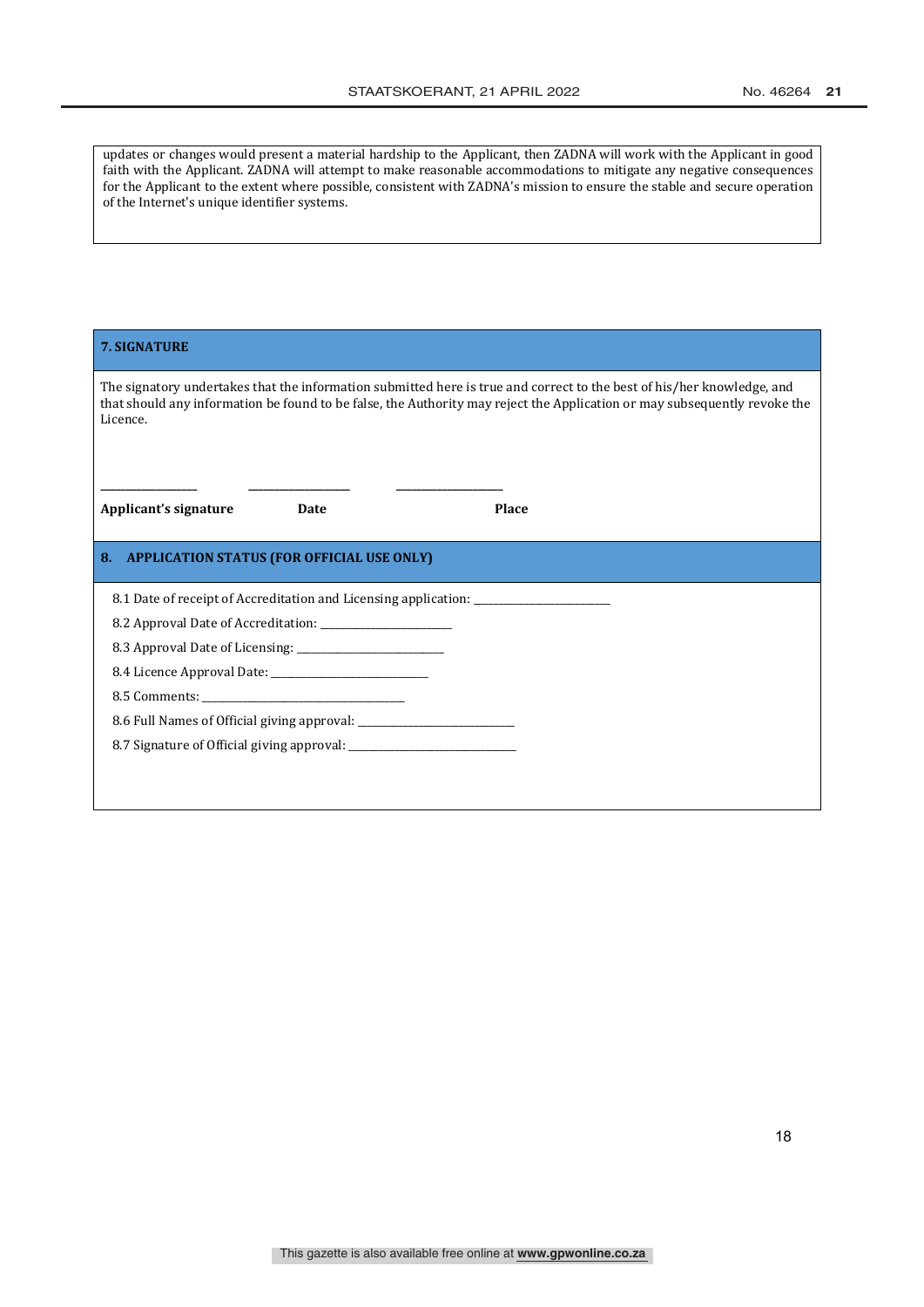# **ANNEXURE B**

# **Registrar Licensing Application Form**

| <b>APPLICANT'S DETAILS</b><br>1.                       |  |                |  |                   |  |
|--------------------------------------------------------|--|----------------|--|-------------------|--|
| Full name of Applicant:                                |  |                |  |                   |  |
| Applicant's Registration number:                       |  |                |  |                   |  |
| (Attach CIPC registration Documents)                   |  |                |  |                   |  |
| Contact person:                                        |  |                |  |                   |  |
| Designation:                                           |  |                |  |                   |  |
| Authority:                                             |  |                |  |                   |  |
| (Attach the Resolution authorising signatory to apply) |  |                |  |                   |  |
| Applicant's registered Address:                        |  |                |  |                   |  |
| Income tax number:                                     |  |                |  |                   |  |
| VAT number:                                            |  |                |  |                   |  |
| Postal Address:                                        |  |                |  |                   |  |
| Physical Address:                                      |  |                |  |                   |  |
| Telephone number:                                      |  | Fax<br>number: |  | Mobile<br>number: |  |
| E-mail:                                                |  |                |  |                   |  |
| Website address:                                       |  |                |  |                   |  |

| <b>ADMINISTRATIVE CONTACT</b><br>2. |  |
|-------------------------------------|--|
| Full names:                         |  |
| Telephone number:                   |  |
| Fax number:                         |  |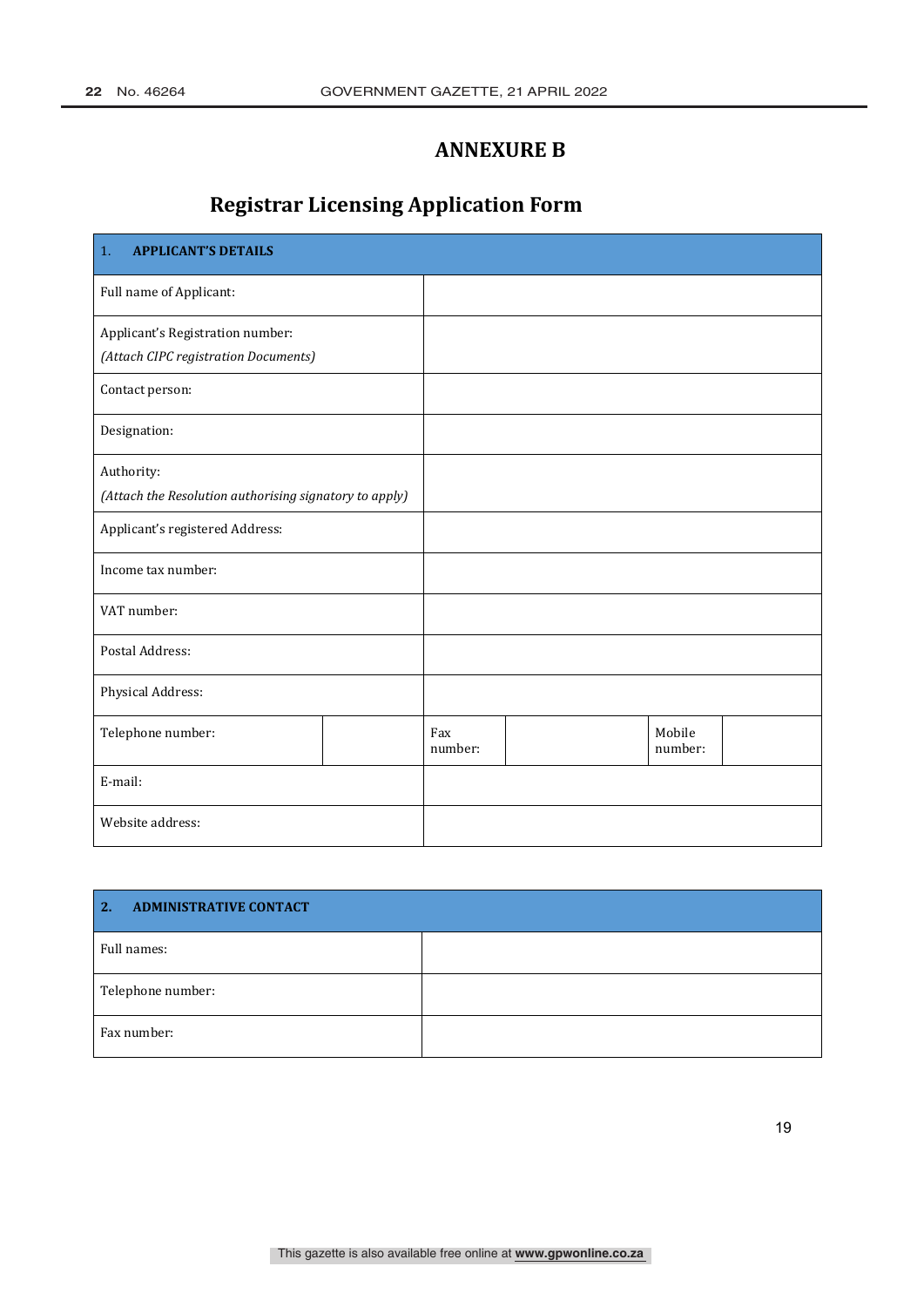| E-mail address:   |  |
|-------------------|--|
| Postal address:   |  |
| Physical address: |  |

#### $3<sub>1</sub>$ **LEGISLATIVE COMPLIANCE**

#### $3.2.$ **Tax Compliance Status**

Please confirm if your company comply with Tax requirements and attach the Tax Clearance Certificate.

Yes

Comment:

### 3.3. Default Status

Have you ever been declared insolvent (bankrupt)? Yes  $No$ 

N<sub>o</sub>

Are you bound by any suretyship agreements? Yes  $\rm No$ 

Are you bound by an Administration order? Yes No

If rehabilitated from debt, in which year and month was it?

#### $3.4.$ **Broad - Based Black Economic Empowerment (BBBEE)**

Please supply the following information:

| <b>BEE</b> owner/s | % BEE<br>owned | HDI<br><b>Directors</b> | Race | HDI<br><b>Managers</b> | Race | No. of non-<br>managerial<br><b>HDI</b> employees |
|--------------------|----------------|-------------------------|------|------------------------|------|---------------------------------------------------|
|                    |                |                         |      |                        |      |                                                   |
|                    |                |                         |      |                        |      |                                                   |

NB: Failure to attach compliance-related documents may result in your Application not being considered.)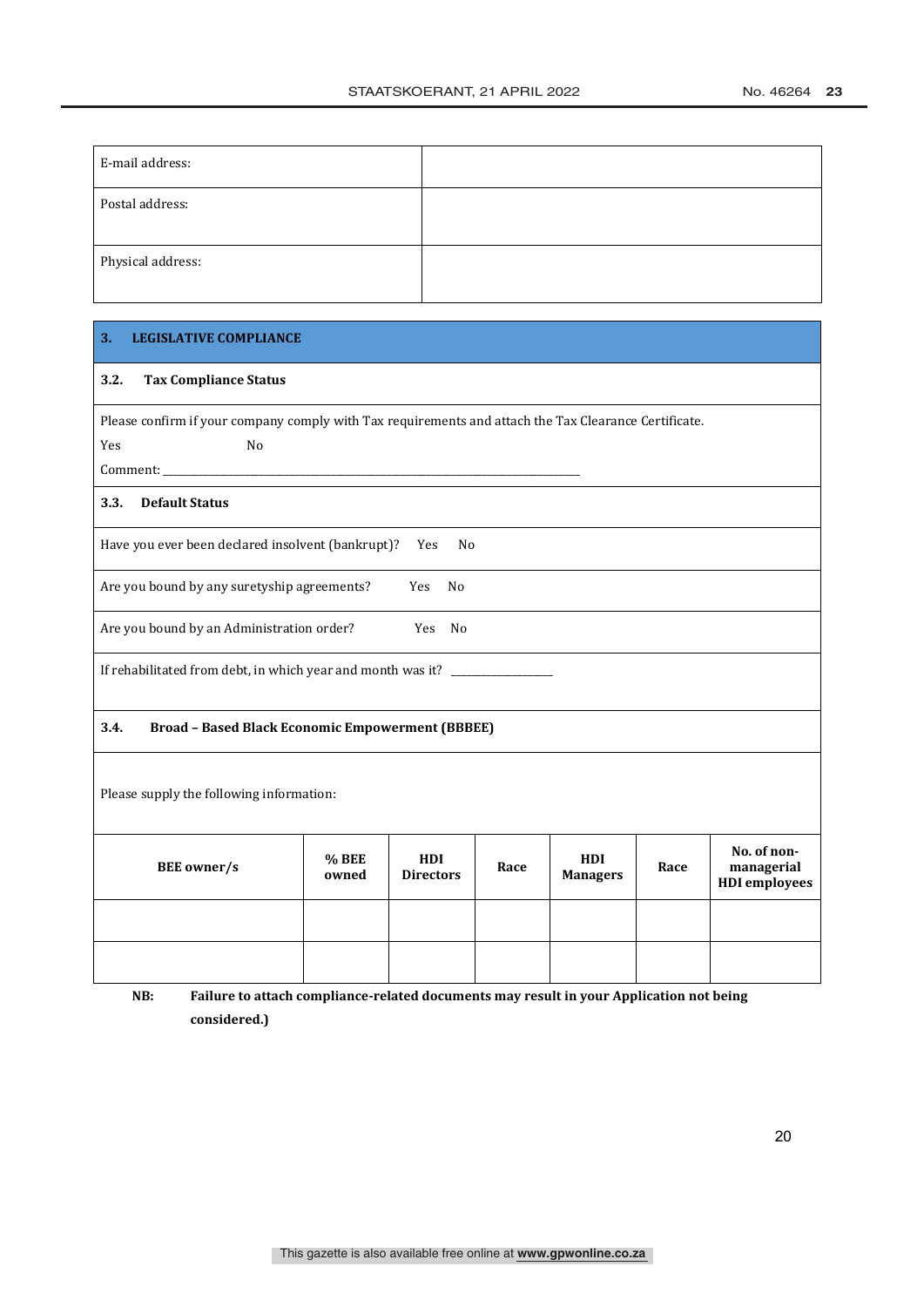#### **4. Technical Compliance**

#### 4.1. Terms and conditions

This shall be a separate process to be administered by the appointed Registry on behalf of the Authority. The Applicant must satisfy all the requirements of the Registry as approved by the Authority for purposes of vetting the Applicant for technical compliance.

The Registry shall submit to the Authority a decision of the vetting outcome, which shall in addition to other requirements be prescribed in this Application, inform the Authority whether or not to grant the Licence applied for.

#### **5. CONTRACTUAL COMPLIANCE**

5.1. The Applicant undertake to comply with all the contractual obligation in terms of the Licence.

**YES NO** 

**If No. Specify why:** 

5.2. The Applicant undertake to comply with all policies of the Authority and these Regulations.

**YES NO** 

#### If No, Specify why:

#### **6. PAYMENT OF APPLICATION FEES**

An Applicant for a .ZA Registrar Licence must pay the prescribed Application Fee to the Authority using the bank details below. Please attach proof of payment.

#### **Account name: ZA Domain Name Authority**

| <b>Bank:</b>       | <b>ABSA</b>                              |
|--------------------|------------------------------------------|
| <b>Account no:</b> | 4067341378                               |
| <b>Branch:</b>     | <b>Brooklyn (Pretoria, South Africa)</b> |
| Branch no:         | 335-345                                  |
| <b>SWIFT</b> code: | <b>ABSAZAII</b>                          |
| Reference:         | ZA-RA-L-Unique Number                    |

**\_\_\_\_\_\_\_\_\_\_\_\_\_\_\_\_\_\_\_ \_\_\_\_\_\_\_\_\_\_\_\_\_\_\_\_\_\_\_\_ \_\_\_\_\_\_\_\_\_\_\_\_\_\_\_\_\_\_\_\_\_**

#### **7. SIGNATURE**

The signatory undertakes that the information submitted here is true and correct to the best of his/her knowledge, and that should any information be found to be false, the Authority may reject the Application or may subsequently revoke the Licence.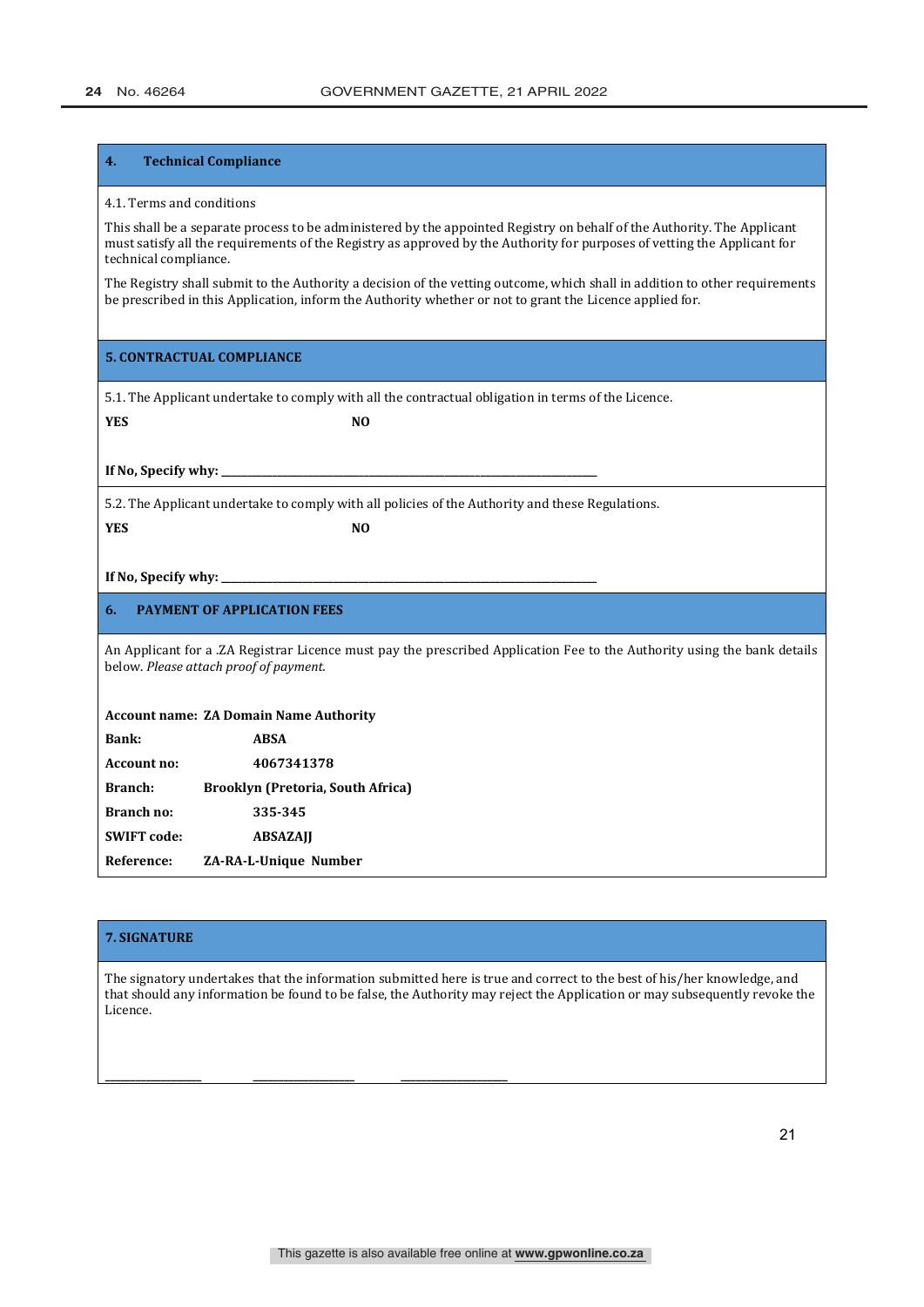| Applicant's signature | Date | <b>Place</b> |  |
|-----------------------|------|--------------|--|
|                       |      |              |  |

## **8. APPLICATION STATUS (FOR OFFICIAL USE ONLY)**

8.1 Date of receipt of Licensing application: \_\_\_\_\_\_\_\_\_\_\_\_\_\_\_\_\_\_\_\_\_\_\_\_\_\_\_\_\_\_\_\_\_\_

ͺǤʹǣ̴̴̴̴̴̴̴̴̴̴̴̴̴̴̴̴̴̴̴̴̴̴̴̴̴̴

8.3 Licence Approval Date:

ͺǤͶǣ̴̴̴̴̴̴̴̴̴̴̴̴̴̴̴̴̴̴̴̴̴̴̴̴̴̴̴̴̴̴̴̴̴̴̴̴̴̴̴̴̴̴̴̴̴̴̴̴̴̴

8.5 Full Names of Official giving approval:

ͺǤ ǣ̴̴̴̴̴̴̴̴̴̴̴̴̴̴̴̴̴̴̴̴̴̴̴̴̴̴̴̴̴̴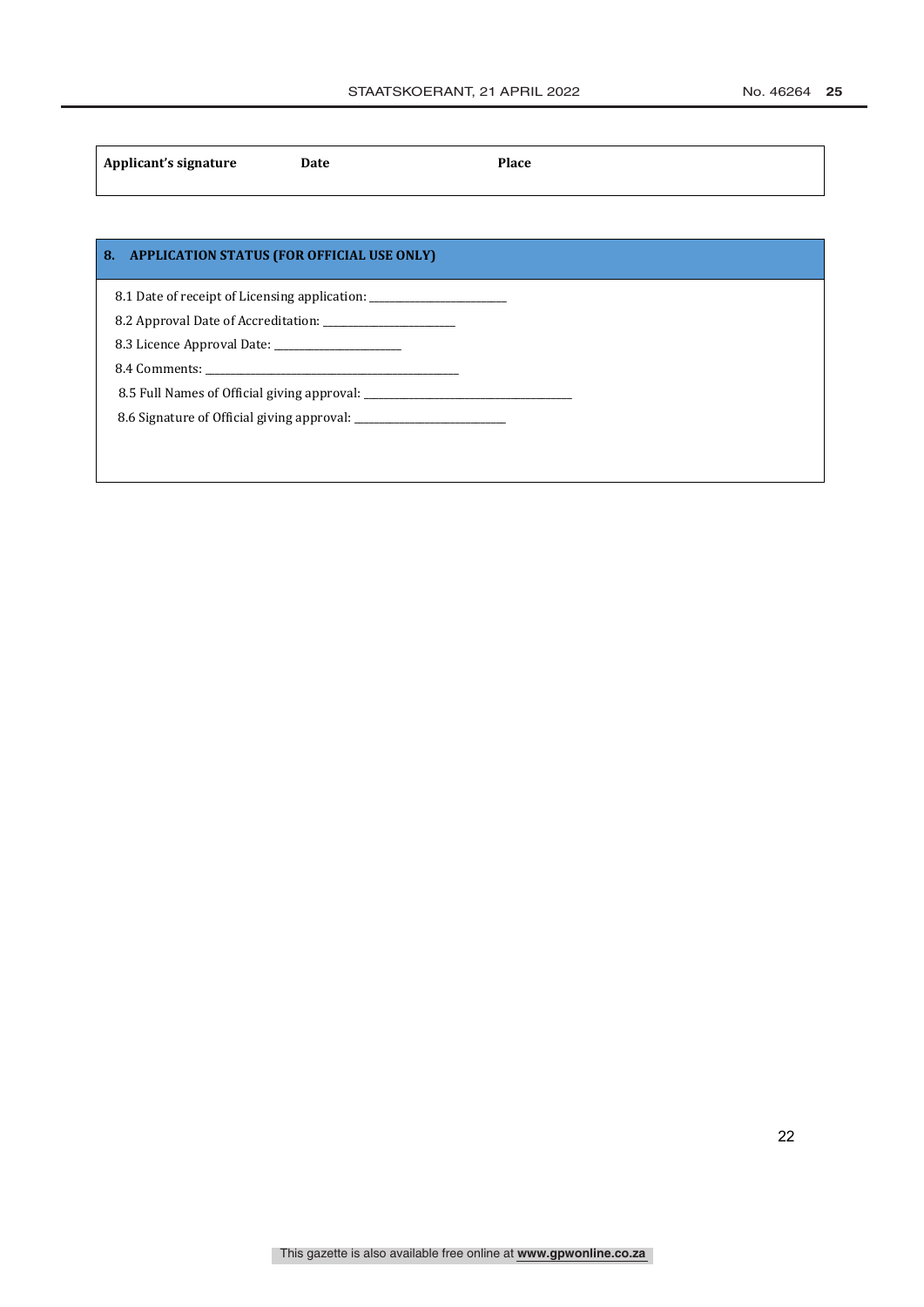# **ANNEXURE C**

# **Complaint Form**

| 1.<br><b>COMPLAINANT'S DETAILS</b> |  |                |  |                   |  |
|------------------------------------|--|----------------|--|-------------------|--|
| Full name of Complainant:          |  |                |  |                   |  |
| Contact person:                    |  |                |  |                   |  |
| Designation:                       |  |                |  |                   |  |
| Complainant's registration number: |  |                |  |                   |  |
| Income tax number:                 |  |                |  |                   |  |
| VAT number:                        |  |                |  |                   |  |
| Postal Address:                    |  |                |  |                   |  |
| Physical Address:                  |  |                |  |                   |  |
| Telephone number:                  |  | Fax<br>number: |  | Mobile<br>number: |  |
| E-mail:                            |  |                |  |                   |  |
| Website address:                   |  |                |  |                   |  |

#### $2.$ **NATURE OF THE COMPLAINT**

| Supply full details of the party complaining against |  |  |
|------------------------------------------------------|--|--|
| Name:                                                |  |  |
| Telephone number:                                    |  |  |
| Fax number:                                          |  |  |
| E-mail address:                                      |  |  |
| Postal address:                                      |  |  |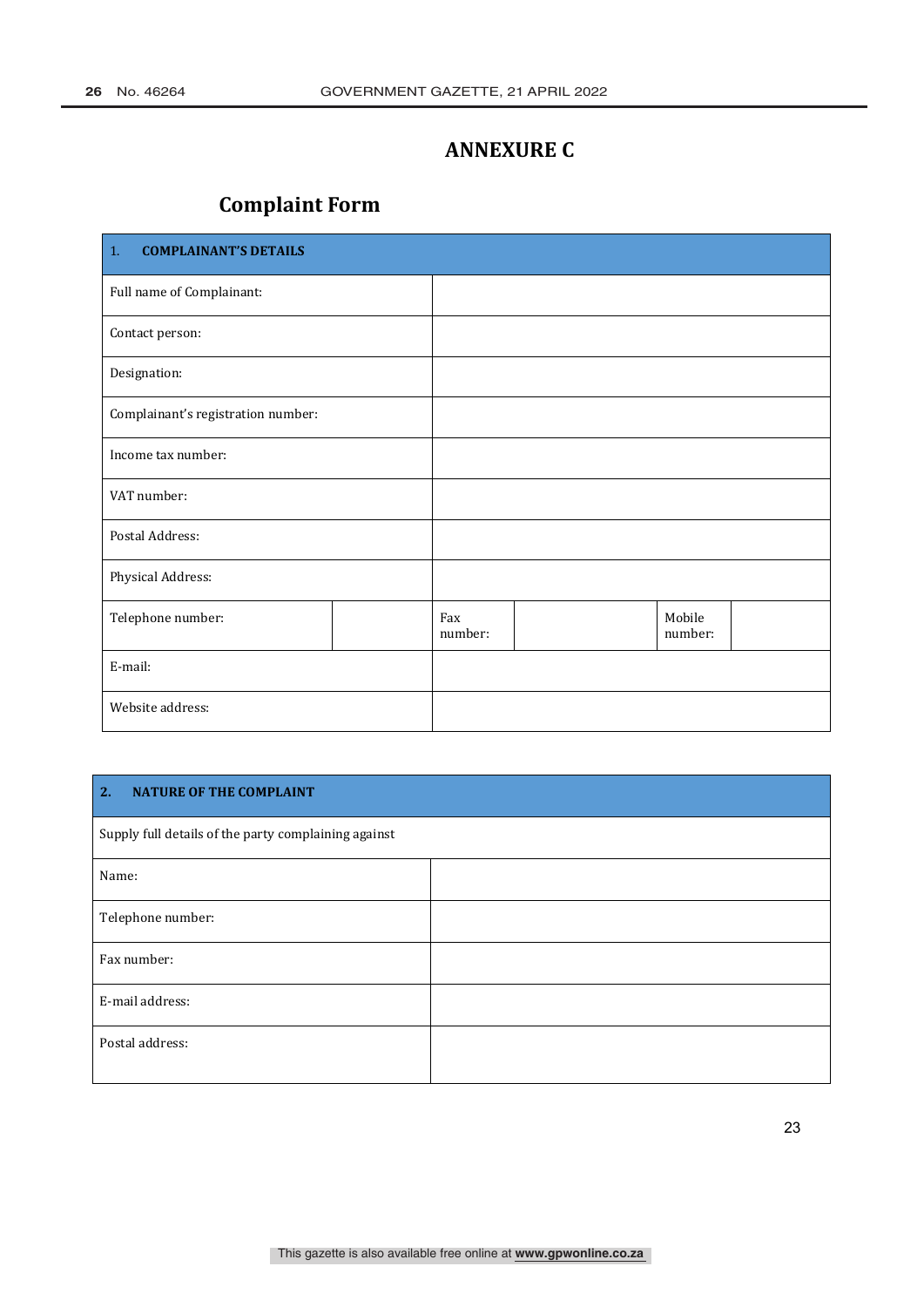| Physical address:                                                                                                                                      |                    |                                                   |  |  |
|--------------------------------------------------------------------------------------------------------------------------------------------------------|--------------------|---------------------------------------------------|--|--|
| Date on which the complaint arose                                                                                                                      |                    | Full description of the Complaint                 |  |  |
|                                                                                                                                                        |                    |                                                   |  |  |
|                                                                                                                                                        |                    | (Please attach a separate statement if necessary) |  |  |
| An Applicant for a Complaint must pay the prescribed Application Fee to the Authority using the bank details below. Please<br>attach proof of payment. |                    |                                                   |  |  |
| <b>Account name: ZA Domain Name Authority</b>                                                                                                          |                    |                                                   |  |  |
| Bank:                                                                                                                                                  | <b>ABSA</b>        |                                                   |  |  |
| <b>Account no:</b>                                                                                                                                     | 4067341378         |                                                   |  |  |
| Branch:<br>Brooklyn (Pretoria, South Africa)                                                                                                           |                    |                                                   |  |  |
| Branch no:                                                                                                                                             | 335-345            |                                                   |  |  |
| <b>SWIFT code:</b>                                                                                                                                     | <b>ABSAZAJI</b>    |                                                   |  |  |
| Reference:                                                                                                                                             | ZA-C-Unique Number |                                                   |  |  |

# **4. SIGNATURE** The signatory undertakes that the information submitted here is true and correct to the best of his/her knowledge, and that should any information be found to be false, the Authority may reject the Application or may subsequently revoke the Licence. **\_\_\_\_\_\_\_\_\_\_\_\_\_\_\_\_\_\_\_ \_\_\_\_\_\_\_\_\_\_\_\_\_\_\_\_\_\_\_\_ \_\_\_\_\_\_\_\_\_\_\_\_\_\_\_\_\_\_\_\_\_ Complainant's signature Date Place Place**

#### **6. COMPLAINT STATUS (FOR OFFICIAL USE ONLY)**

6.1 Date of receipt of Complaint:

6.2 Comments:

6.3 Full Names of Official assessing the complaint:

6.4 Signature of Official making a decision on a complaint: \_